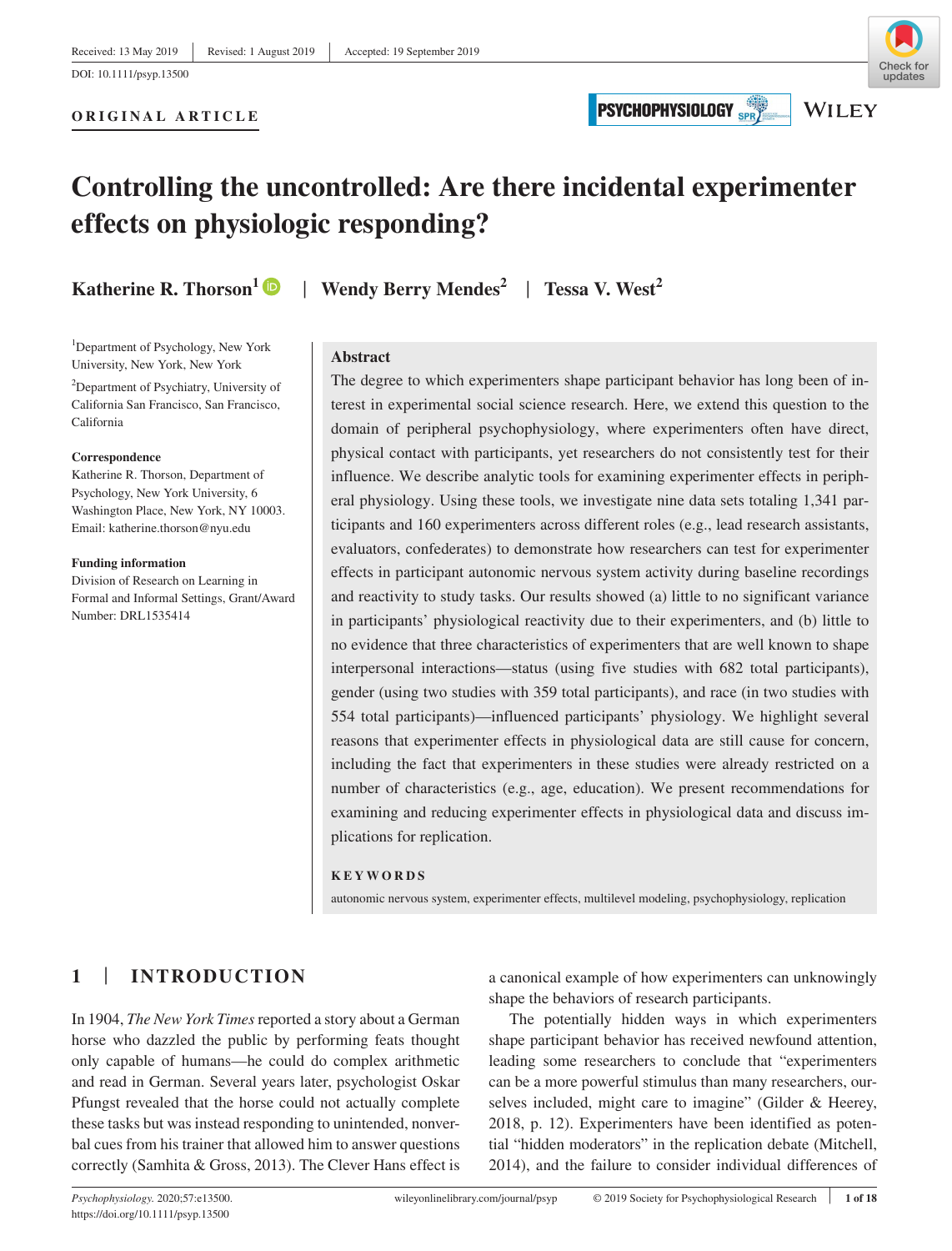## **PSYCHOPHYSIOLOGY** SPRACE **RECORD EXPLORANCE AND THORSON ET AL.**

experimenters, such as gender and race (e.g., Chapman, Benedict, & Shioth, 2018), and difficult-to-detect variations in experimenter behavior (Baumeister, 2016) have been implicated in replication failures (e.g., Gilder & Heerey, 2018).

The use of physiological measures in psychological research is becoming more common (Wilson, 2010), and physiology studies almost always require close contact with an experimenter and, often, an evaluator or confederate (e.g., Cundiff, Smith, Baron, & Uchino, 2016; Lepore, Allen, & Evans, 1993; Mendes, Major, McCoy, & Blascovich, 2008). Although there is some work examining how much experimenters influence participants' physiology within social science research (e.g., Hicks, 1970; Rankin & Campbell, 1955), researchers do not consistently test for experimenter effects in studies of physiology. Here, we demonstrate a set of analytic procedures that takes into account ways in which experimenters can affect physiological responses across different types of research studies. We demonstrate how experimenters can be treated as random effects in multilevel models as a way to understand whether experimenters account for meaningful variation in participants' physiological responding. We also show how researchers can test whether specific theoretically informed experimenter-level characteristics (such as experimenters' status within the lab and whether experimenters are the same race as participants; Aslaksen, Myrbakk, Høifødt, & Flaten, 2007; Carter et al., 2002) account for variance in participants' physiological activity. We show how to apply these approaches to nine data sets that differ from each other in important conceptual and methodological ways (e.g., in the degree to which participants experience physiological reactivity and in the types of tasks that participants complete). Our goal is to describe a set of procedures that can be used flexibly by researchers and that are not dependent upon one type of experimental design or analytic approach.

There are two primary reasons to expect that experimenter effects could occur in studies of peripheral physiology. First, during social interactions, people can exhibit different physiological responses depending on certain visible characteristics of their interaction partners, which may vary across experimenters. For example, the gender, race, facial appearance, and clothing of a person can all influence the physiological responses of their interaction partners (Blascovich, Mendes, Hunter, Lickel, & Kowai-Bell, 2001; Cundiff et al., 2016; Hoggard, Hill, Gray, & Sellers, 2015; Kraus & Mendes, 2014). To the extent that these characteristics vary across experimenters, there may be experimenter effects on participant physiology.

Second, experimenters may engage in different behaviors that research has shown can affect the physiological responses of people's interaction partners. For example, experimenters might behave in a dominant manner while giving instructions to participants, they might engage in direct physical contact when applying physiological sensors, or they might provide support while participants complete a stressful task—all of which might shape participants' physiological responses (Cundiff et al., 2016; Lepore et al., 1993; Waters, West, Karnilowicz, & Mendes, 2018). Borrowing from theoretical models of personality judgment and person perception, experimenters are likely to vary in how expressive their behaviors are, even when they are instructed to behave in certain ways (e.g., as an evaluator or a confederate; Brunswik, 1955; Funder, 1995). When such behaviors differ across experimenters in ways that are not perfectly uniform across all interactions, there may be variability in how participants physiologically respond to those behaviors.

Understanding experimenter effects on physiology is important because researchers often use physiological measures when self-report and overt behaviors are not ideal for answering their theoretical questions of interest (e.g., Cundiff et al., 2016; Lepore et al., 1993; Mendes et al., 2008). Even if researchers attempt to control the behaviors of experimenters and find that experimenters do not affect self-report or behavioral responses, it is still possible that experimenters affect physiological responses. Indeed, physiological responses can differ across participants even when behaviors and self-reports do not differ (e.g., Scheepers, Ellemers, & Sintemaartensdijk, 2009), and they can also be inconsistent with behavior and self-report (e.g., positive behavior exhibited alongside physiological threat; Mendes & Koslov, 2013).

## **1.1** | **Current work**

We describe a set of analytic tools for examining experimenter effects in peripheral physiology. Using these tools, we investigate nine data sets totaling 1,341 participants and 160 experimenters across different roles (e.g., lead research assistants, evaluators, confederates) to demonstrate how researchers can test for experimenter effects in participant autonomic nervous system (ANS) activity. We examine whether there is evidence that experimenters yield variability in participants' physiology during baseline recordings and in their physiological reactivity to study tasks. We also test for several factors that might cause this variability.

We look at several measures of ANS activity: pre-ejection period, cardiac interbeat interval, and heart rate variability (described in detail below). These measures reflect different levels of activity in the two branches of the ANS—the sympathetic nervous system (SNS) and the parasympathetic nervous system (PNS). The SNS mobilizes the body for action, and increases in SNS activity are often used as a measure of general arousal or affective intensity (Mendes, 2016). The PNS can coregulate SNS responses and supports homeostasis; increases in PNS activity can be observed during relaxing and positive situations, and decreases in PNS activity can be seen during threatening situations (Grossman & Taylor,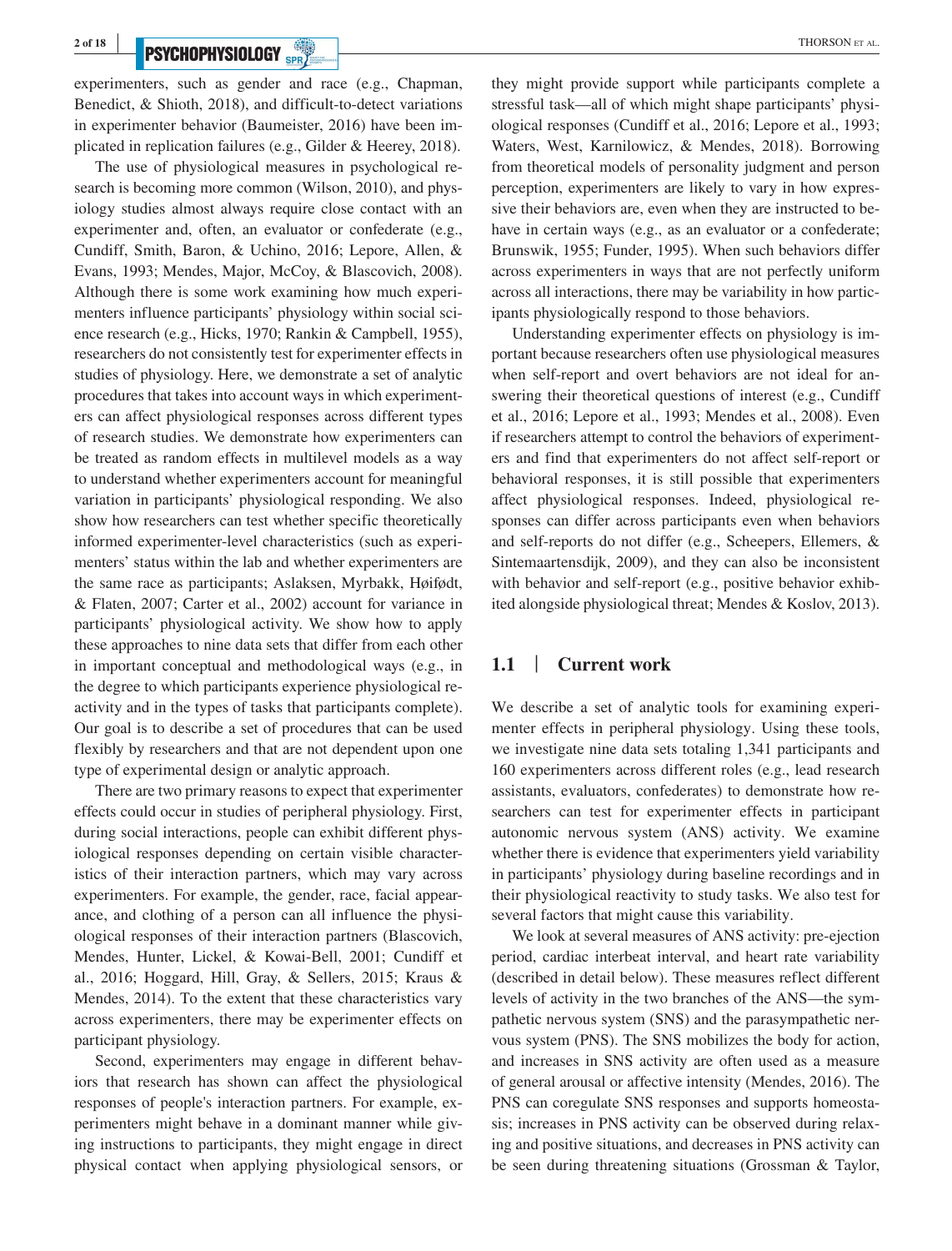2007). We examine resting baseline responses, which are recorded after physiological sensors have been applied but before any experimental manipulations or study tasks have occurred (given that these measures can differ across people based on their comfort with the research setting, for example; Soto et al., 2012) and reactivity responses from baseline to study tasks (see Method and Table 1 for more study task details).

We outline a conceptual and analytic approach for examining experimenter effects in physiological research. This approach includes testing whether experimenters account for significant variance in participants' physiological activity (i.e., do the participants of some experimenters have, on average, higher physiological activity whereas participants with other experimenters have lower physiological activity?) using random effects in multilevel models. This approach also includes testing for specific experimenter characteristics that could predict physiological responses in systematic ways (i.e., do experimenter characteristics—such as race—predict participants' physiological activity?) using fixed effects in multilevel models.

We then apply this approach to nine studies. We focus on three experimenter characteristics that could affect participants' physiological responses: experimenter status, experimenter gender, and whether experimenters are the same race as participants. We define experimenter status as experimenters' job within the lab—either research assistants in the lab (who are undergraduates, postbaccalaureates, or terminal master's students; "junior" status) or lab managers and doctoral students ("senior" status). We examine experimenter status in five studies. Although the status distinction

**EXECUTE AL. 1998 EXECUTE 2008 1999 1999 1999 1999 1999 1999 1999 1999 1999 1999 1999 1999 1999 1999 1999 1999 1999 1999 1999 1999 1999 1999 1999 1999 1999 1999 199** 

between those in a junior versus senior role was not made explicit to participants in our studies, people's position in social hierarchies is a well-established predictor of how they behave (Fiske, 2010), and it is possible that such behavioral differences might affect how participants react to junior versus senior experimenters. For example, people at the top of hierarchies often act more dominant and confident than those at the bottom, which could lead their interaction partners to show greater increases in SNS activity (Hall, Coats, & LeBeau, 2005; Keltner, Gruenfeld, & Anderson, 2003). Furthermore, people can react to those at the top of hierarchies with greater decreases in PNS activity compared to those at the bottom (Kraus & Mendes, 2014). Moreover, the junior versus senior distinction is a reasonable proxy for experience since the senior role requires significantly more time in the lab to achieve, and people's experience in certain roles can also affect their role-relevant interactions with others (e.g., the experience level of physicians can influence patient outcomes associated with physician-patient communication; Zolnierek & DiMatteo, 2009). Although researchers have found experimenter effects based on professional status in the past (e.g., in subjective pain reports; Kallai, Barke, & Voss, 2004), to our knowledge, experimenter effects based on professional status have not been examined in the domain of peripheral physiology.

In two studies (the only ones that had sufficient variation in experimenter and participant gender), we also examine whether the gender of experimenters affects participants' physiological activity. We test this question because research has demonstrated differences between men and women in how they communicate and interact with others

**TABLE 1** Methodological details for studies analyzed

| <b>Study number</b> | Sample size | <b>Participant pool</b> | <b>Location of study</b> | <b>Tasks completed by participants</b>                                | <b>ANS</b> interval<br>length <sup>a</sup> |
|---------------------|-------------|-------------------------|--------------------------|-----------------------------------------------------------------------|--------------------------------------------|
| Study 1             | 74          | Undergraduates          | <b>NYU</b>               | 5-min evaluation <sup>b</sup> plus 29-min interaction<br>with partner | 30 s                                       |
| Study 2             | 168         | Undergraduates          | <b>NYU</b>               | 5-min computer math task plus 29-min inter-<br>action with partner    | 30 s                                       |
| Study 3             | 83          | Undergraduates          | <b>NYU</b>               | 5-min evaluation <sup>b</sup>                                         | 30 s                                       |
| Study 4             | 84          | Undergraduates          | <b>NYU</b>               | 5-min computer math task                                              | 30 s                                       |
| Study 5             | 119         | Undergraduates          | <b>NYU</b>               | 5-min speech in front of camera                                       | 60 s                                       |
| Study 6             | 82          | Undergraduates          | NYU Abu Dhabi            | Three 11-min interactions with different<br>partners                  | 30 s                                       |
| Study 7             | 118         | 18- to 30-year-olds     | <b>NYU</b>               | 28-min interaction with partner                                       | 45s                                        |
| Study 8             | 230         | Undergraduates          | <b>NYU</b>               | 10-min interaction with group of four other<br>participants           | 30 s                                       |
| Study 9             | 383         | 18- to 35-year-olds     | <b>UCSF</b>              | 15-min evaluative interaction with<br>confederate                     | 60 s                                       |

<sup>a</sup>The same interval length was used across all autonomic nervous system measures per study.

<sup>b</sup>Participants counted backward from 2,023 in 17-step intervals in front of two evaluators and were instructed to restart each time a mistake was made (a modified version of the Trier Social Stress Test).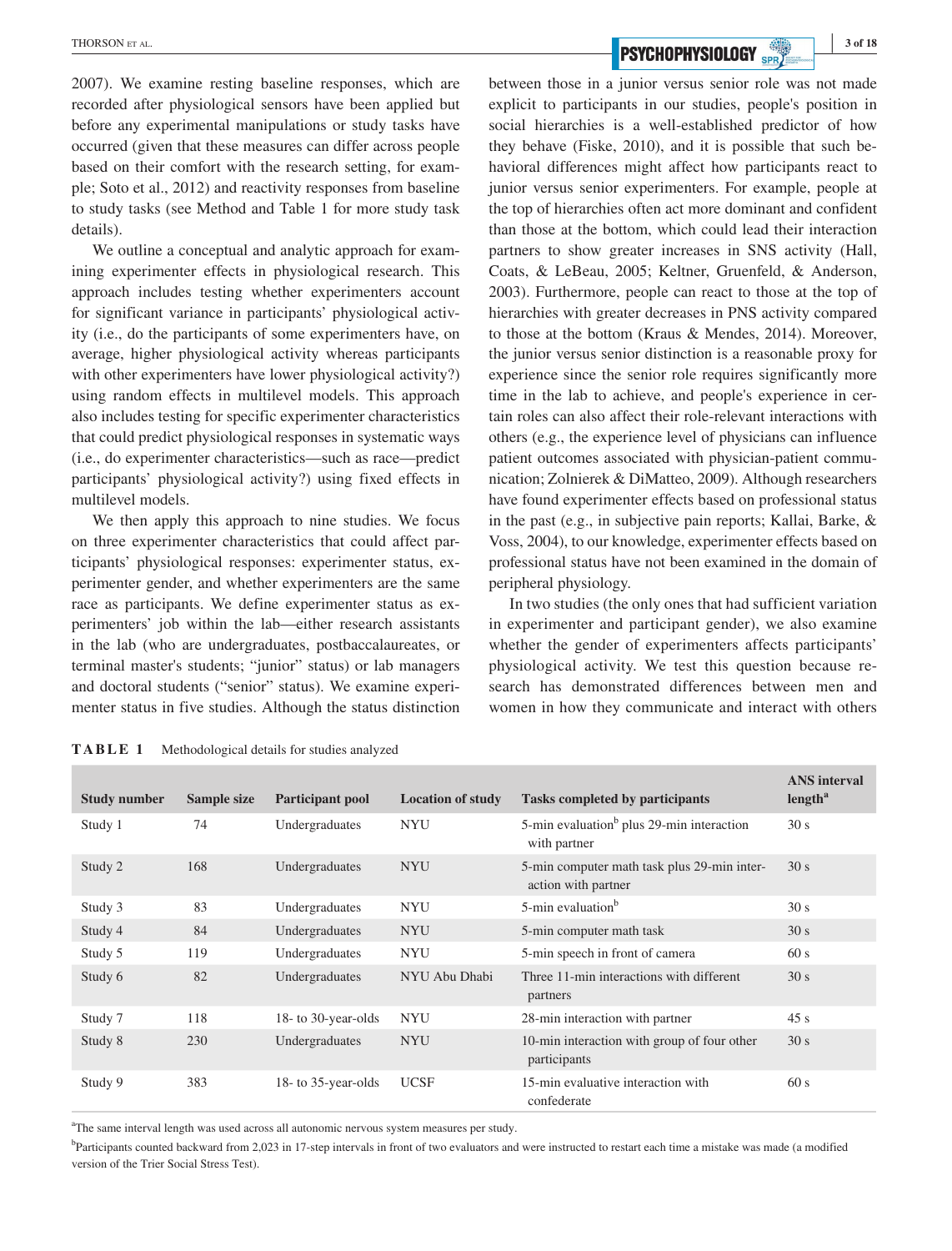## **PSYCHOPHYSIOLOGY** SPRY **Example 2008**

(e.g., in how much they talk and in how hesitant they are when speaking; Carli, 2013; Wood & Eagly, 2010) in ways that might influence participant physiology, and, indeed, people can exhibit different levels of SNS and PNS activity when interacting with those of another gender (Mendes, Reis, Seery, & Blascovich, 2003; Uno, Uchino, & Smith, 2002). In addition, there are several documented experimenter effects based on gender in other domains (e.g., subjective pain reporting; Gijsbers & Nicholson, 2005; Vigil et al., 2015).

Finally, in two studies (the only ones that had sufficient variation in experimenter race to test this question), we test whether experimenter race (relative to participants' race) affects participants' physiological responses. We test this question because the race of interaction partners can shape how interactions unfold (Toosi, Babbitt, Ambady, & Sommers, 2012), and there is a great deal of evidence that interacting with someone of a different race is more uncomfortable and anxiety provoking than interacting with someone of the same race (Blascovich et al., 2001; Richeson & Shelton, 2007). Indeed, people can exhibit different levels of SNS and PNS activity when interacting with those of another race (Mendes et al., 2008; West, Koslov, Page-Gould, Major, & Mendes, 2017), and experimenter effects based on race have been documented in physiology (e.g., Rankin & Campbell, 1955) as well as other domains (e.g., test performance; Marx & Goff, 2005).

### **2** | **METHOD**

### **2.1** | **Methodological approach**

We examine nine data sets from our labs (number of participants ranged from 74 to 383 per study) in which ANS activity was measured for 5 min of a baseline, resting period and 5‒34 min of experiment time. All data sets were selected a priori, and our sample size was determined by selecting all of the data sets from our labs that met the following requirements: (a) baseline ANS activity was measured, (b) measures of ANS activity were obtained during study tasks, and (c) the identity of experimenters were documented. Table 1 provides an overview of the methodological details of each study. All studies received research ethics committee approval, and all participants gave informed consent before completing study procedures.

### **2.2** | **Experimenters**

We identified four experimenter roles across the nine studies: lead research assistant, physiology research assistant, evaluator, and confederate. We define each of these below, and we outline whether participants interacted with each of these types of experimenters and other participants in Table 2. We indicate the number of experimenters per study in Table 3. Experimenters were lab personnel at the undergraduate, postbaccalaureate, or graduate level who were trained by lab managers, graduate students, postdoctoral fellows, and/or faculty members (see online supporting information, Appendix S1, for training details).

In all studies, participants interacted with a lead research assistant (or lead RAs) who greeted them, obtained informed consent, and guided them through the study procedures. Except for Studies 1 and 3, the lead research assistant also applied physiological sensors on participants. In Studies 1 and 3, a different person from the lead research assistant applied the physiological sensors onto participants. These research assistants were never present in the room while participants' ANS responses were being measured (see Table 2) nor did they have any contact with participants after applying the sensors (we refer to these people as physiology research assistants or physiology RAs). In Studies 1 and 3, participants were evaluated by two evaluators in a modified version of the Trier Social Stress Test (Kirschbaum, Pirke, & Hellhammer, 1993). In Study 9, participants interacted with a confederate (both over video camera and in the same room) who was pretending to be another research participant and followed a scripted protocol.

## **2.3** | **Measures**

We collected four measures of ANS activity across the nine studies: pre-ejection period (PEP; the amount of time during a cardiac cycle from the electrical impulse that initiates ventricular contraction and the aortic valve opening), cardiac interbeat interval (IBI; the amount of time in milliseconds between heartbeats), and two measures of heart rate variability (respiratory sinus arrhythmia [RSA]: the fluctuation in heart rate that co-occurs with inhalation and exhalation; and the root mean square of successive differences [RMSSD] between heartbeats).

The relationship between the SNS and PNS is complex, and activity in the two branches can be reciprocal, coactivated, or de-coupled (see Berntson, Cacioppo, & Quigley, 1991, 1993, for more information). We examine PEP because it is considered to be one of the purest measures of sympathetic activity (no concurrent influence of the PNS; Cacioppo et al., 1994). Given that PEP measurements (measured here with impedance cardiography) can be more difficult and costly to obtain, we do not obtain them for every study. Thus, we decided to also examine IBI—a measure that is easier to obtain and which we have for every study—even though it is dually innervated by both the SNS and PNS (Brownley, Hurwitz, & Schneiderman, 2000). We present RSA and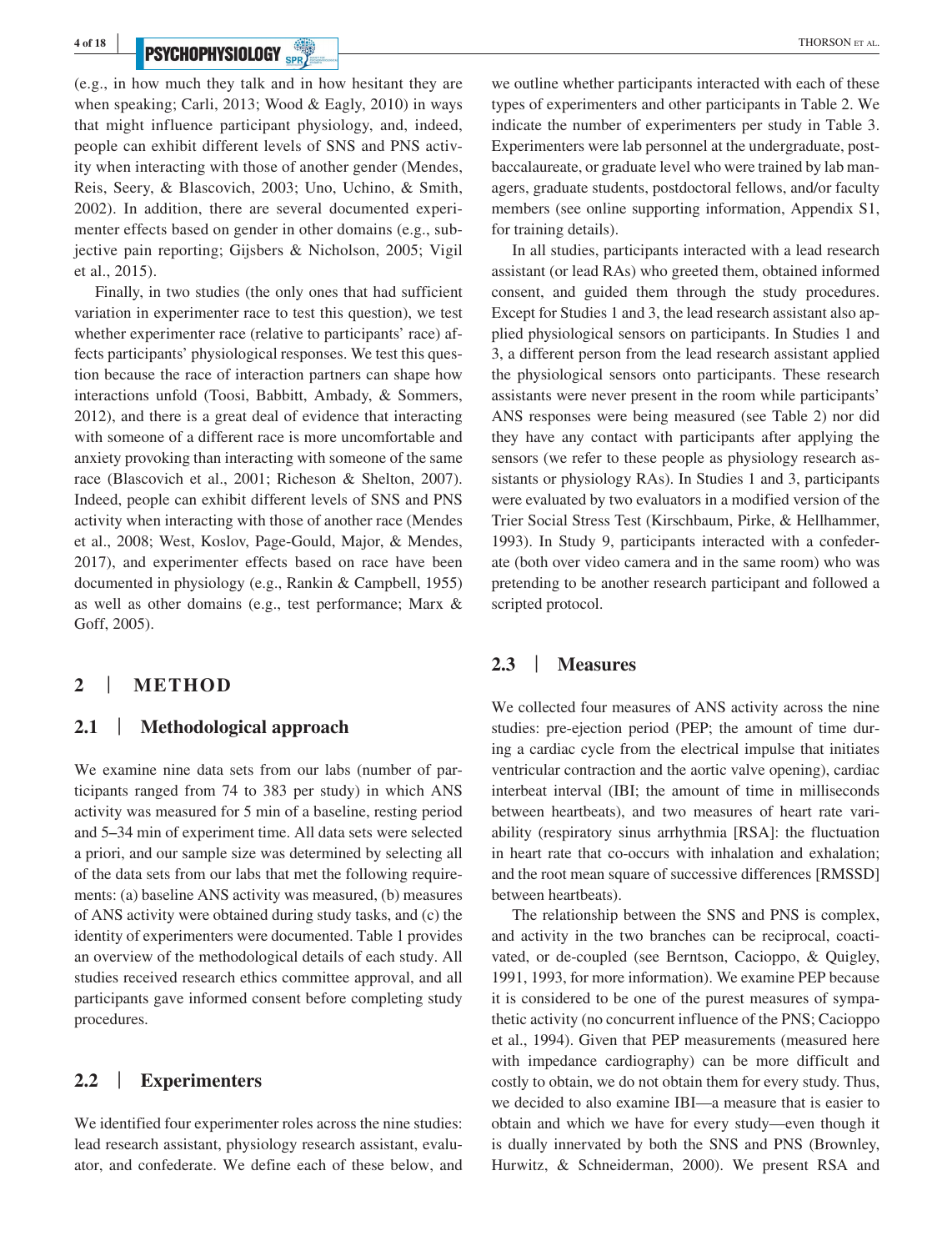RMSSD because they are both thought to reflect PNS activ ity (Thayer, Hansen, & Johnsen, 2010). We do not have RSA and RMSSD for every study (because we have some studies in which the data were analyzed in less than 60-s intervals and the current frequency bands that are used for calculating RSA are designed for data binned in 60-s intervals or more). However, RSA and RMSSD are highly correlated with one another (Goedhart, van der Sluis, Houtveen, Willemsen, & de Geus, 2007), and we have at least one of the measures for each study.

#### **2.3.1** | **IBIs**

Note: Where applicable, in parentheses, we have specified when experimenters interacted with participants in relation to the tasks when physiological reactivity was measured. In all studies except Study 9, lead research as tants interacted with participants just prior to reactivity being measured. They delivered the instructions for the tasks when reactivity was measured to participants and then left the room so that participants could begin

tants interacted with participants just prior to reactivity being measured. They delivered the instructions for the tasks when reactivity was measured to participants and then left the room so that participants could begin

In Studies 5 and 7, we used two snap electrodes in a modi fied Lead II configuration (near the right clavicle, below the rib cage on the left side of the torso) to record electrocardi ography (ECG) responses with an integrated system (Biopac MP150 and ECG100C, Biopac Systems, Goleta, CA; see supporting information, Appendix S1). We processed the data using MindWare's heart rate variability software (HRV 3.0.25, MindWare Technologies, Gahanna, OH), which iden tified the R point of each heartbeat on the ECG waveform. Trained researchers inspected the data for any recording ar tifacts and cleaned the data as needed. We then obtained a mean IBI for each interval (see Table 1) and computed reac tivity scores by subtracting baseline IBI responses (the last interval of baseline) from IBI responses throughout the rest of the studies.

In Study 8, participants wore Polar H7 Bluetooth heart rate sensors on their torso at heart height, which recorded IBI with the Elite HRV smartphone application. Each par ticipant's physiological data were processed by two of three trained researchers. If the first two researchers disagreed on how to process a file, then the third researcher resolved the discrepancy. In Step 1, we used an Excel macro to divide each participant's baseline and group task recordings into 30-s segments (with 12 s of data added on each end for the filter used in Step 3). During this step, the Excel macro also iden tified potential artifacts and missing signals in each 30-s seg ment according to a set of specifications listed at [https://osf.](https://osf.io/yw4m9/) [io/yw4m9/](https://osf.io/yw4m9/) (e.g., any instance of an IBI 30% greater than the prior IBI). In addition, the Excel macro created line graphs of each 30-s segment of IBIs so that the researchers could visu ally inspect the data for artifacts and missing signals. In Step 2, we applied corrections to any potential issues or artifacts in the data according to a set of guidelines listed at [https://osf.](https://osf.io/yw4m9/) [io/yw4m9/](https://osf.io/yw4m9/) (e.g., if there was an IBI twice as long as the oth ers in a 30-s segment, we split that IBI in half). If there was more than one issue in one 30-s segment, we marked that segment as missing. Overall, we took a conservative approach in Steps 1 and 2 to eliminate any potential artifacts or extreme responses. In Step 3, we obtained a mean IBI for each 30-s

People with whom participants interacted People with whom participants interacted  $\ddot{\phantom{0}}$ **TABLE 2 TARLE** 

|              | with the property of the company of the company of the company of the company of the company of the company of the company of the company of the company of the company of the company of the company of the company of the co |                                                                                                                                                                                                                                |                                 |                                      |                    |
|--------------|--------------------------------------------------------------------------------------------------------------------------------------------------------------------------------------------------------------------------------|--------------------------------------------------------------------------------------------------------------------------------------------------------------------------------------------------------------------------------|---------------------------------|--------------------------------------|--------------------|
| Study number | Lead research assistant                                                                                                                                                                                                        | Physiology research assistant                                                                                                                                                                                                  | <b>Evaluator</b>                | Confederate                          | Other participants |
| Study 1      | Yes                                                                                                                                                                                                                            | between contact with participant and partner<br>Yes (at least 6 min between contact with<br>participant and speech; at least 16 min<br>interaction)                                                                            | Yes, two (during<br>evaluation) | $\frac{1}{2}$                        | Yes, one           |
| Study 2      | Yes                                                                                                                                                                                                                            | $\frac{1}{2}$                                                                                                                                                                                                                  | $\frac{1}{2}$                   | $\frac{1}{2}$                        | Yes, one           |
| Study 3      | Yes                                                                                                                                                                                                                            | Yes (at least 6 min between contact with par-<br>ticipant and speech)                                                                                                                                                          | Yes, two (during<br>evaluation) | $\frac{1}{2}$                        | $\tilde{z}$        |
| Study 4      | Yes                                                                                                                                                                                                                            | $\frac{1}{2}$                                                                                                                                                                                                                  | $\frac{1}{2}$                   | $\frac{1}{2}$                        | $\frac{1}{2}$      |
| Study 5      | Yes                                                                                                                                                                                                                            | $\frac{1}{2}$                                                                                                                                                                                                                  | $\frac{1}{2}$                   | 2                                    | ż                  |
| Study 6      | Yes                                                                                                                                                                                                                            | $\frac{1}{2}$                                                                                                                                                                                                                  | $\frac{1}{2}$                   | $\frac{1}{2}$                        | Yes, three         |
| Study 7      | Yes                                                                                                                                                                                                                            | $\tilde{z}$                                                                                                                                                                                                                    | $\frac{1}{2}$                   | $\frac{1}{2}$                        | Yes, one           |
| Study 8      | Yes                                                                                                                                                                                                                            | $\frac{1}{2}$                                                                                                                                                                                                                  | $\frac{1}{2}$                   | $\frac{1}{2}$                        | Yes, four          |
| Study 9      | Yes (during confederate<br>interaction)                                                                                                                                                                                        | $\tilde{z}$                                                                                                                                                                                                                    | $\tilde{z}$                     | Yes (during confederate interaction) | $\tilde{z}$        |
|              |                                                                                                                                                                                                                                | Note: Where applicable, in parentheses, we have specified when experimenters interacted with participants in relation to the tasks when physiological reactivity was measured. In all studies except Study 9, lead research as |                                 |                                      |                    |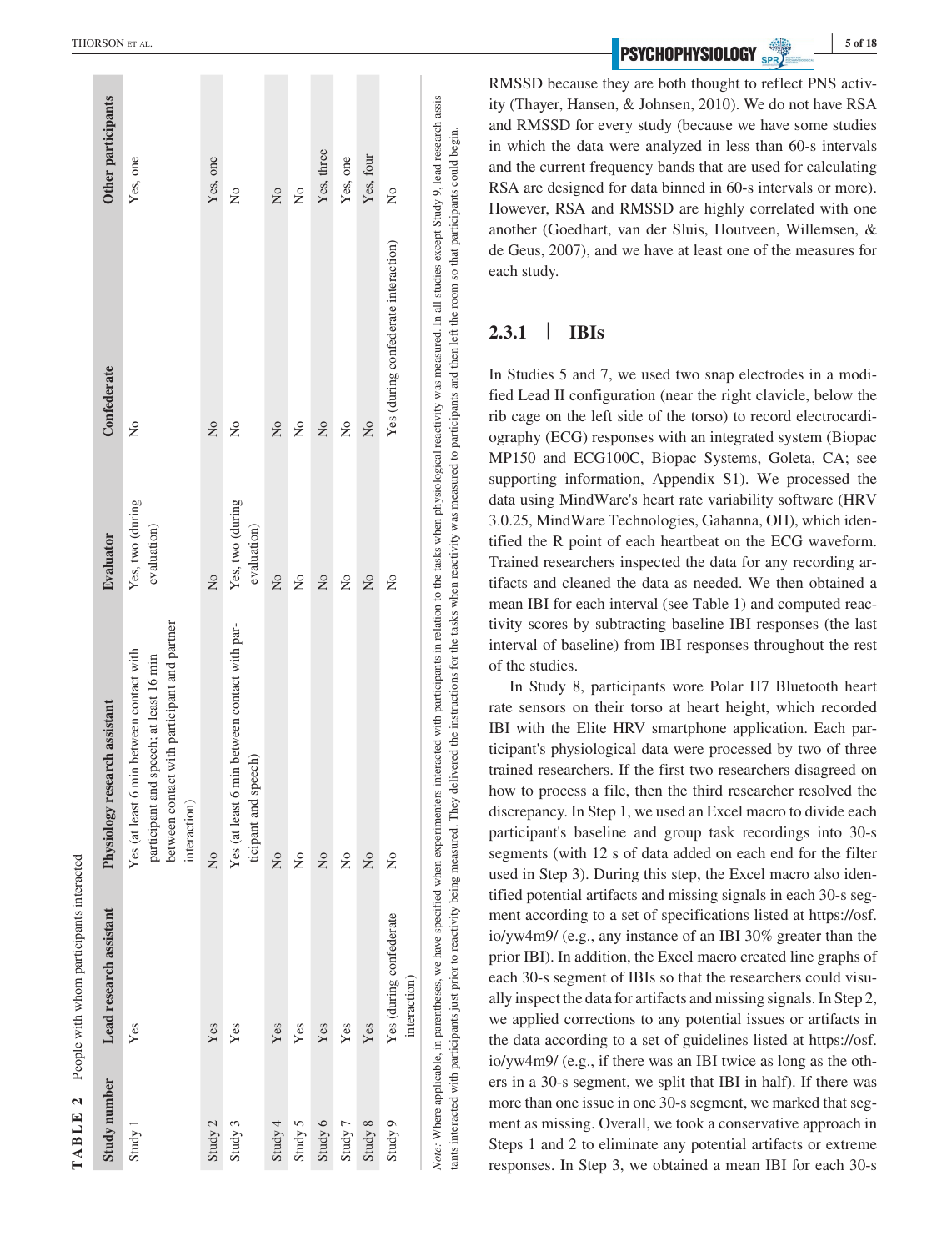**TABLE 3** Number of experimenters

**6 of 18 <sup>|</sup>**

| <b>Study number</b> | <b>Source of variance</b>     | $\boldsymbol{n}$ | M participants | SE    |
|---------------------|-------------------------------|------------------|----------------|-------|
| Study 1             | Physiology RA                 | 9                | 7.78           | 3.04  |
|                     | Lead RA                       | 10               | 7.40           | 1.91  |
|                     | Evaluators                    | 13               | 20.57          | 9.77  |
|                     | Combinations of<br>evaluators | 17               | 4.24           | 0.87  |
| Study 2             | Lead RA                       | 15               | 11.20          | 2.31  |
| Study 3             | Physiology RA                 | 5                | 16.6           | 8.73  |
|                     | Lead RA                       | 5                | 16.6           | 2.04  |
|                     | Evaluators                    | 8                | 20.75          | 7.62  |
|                     | Combinations of<br>evaluators | 17               | 4.88           | 1.99  |
| Study 4             | Lead RA                       | $\overline{4}$   | 21.00          | 9.08  |
| Study 5             | Lead RA                       | 10               | 11.90          | 3.34  |
| Study 6             | Lead RA                       | 12               | 6.75           | 0.76  |
| Study 7             | Lead RA                       | 5                | 23.4           | 3.87  |
| Study 8             | Lead RA                       | 6                | 37.5           | 12.08 |
| Study 9             | Lead RA                       | 66               | 5.55           | 0.64  |
|                     | Confederate                   | 60               | 6.21           | 0.60  |

*Note: n* = the number of different people who played each role per study. For Studies 1 and 3, two evaluators were present at the same time for each study session; we list both the number of individual evaluators as well as the number of combinations of evaluators. *M* participants = average number of participants that each experimenter interacted with. *SE* = standard error.

segment using CMetX Cardiac Metric Software, available from John J. B. Allen at [www.psychofizz.org](http://www.psychofizz.org) and described more fully in Allen, Chambers, and Towers (2007). We computed reactivity scores by subtracting baseline IBI responses (the last interval of baseline) from IBI responses throughout the rest of the studies.

### **2.3.2** | **PEP**

We used ECG and impedance cardiography (ICG) to obtain measurements of PEP. We used band electrodes in a standard tetrapolar configuration for the recording of ICG responses and two snap electrodes in a standard or modified Lead II configuration (held constant within a study) for the recording of ECG responses. A current was passed through the outer band electrodes, and Z0 and its first derivative, ∆z/∆t, were recorded from the inner bands. We recorded ICG and ECG responses using either an integrated system (Biopac MP150, Biopac Systems) with amplifiers for ECG (ECG100C) and ICG (NICO100C) or a Bio-Impedance Technology HIC-2500 impedance cardiograph (Chapel Hill, NC; see supporting information). We processed the data using MindWare's impedance cardiography software (IMP 3.0.25, MindWare Technologies, Gahanna, OH), and PEP measurements were calculated as the average amount of time between the Q point on the ECG wave (when the left ventricle contracts) and the

B point on the  $\Delta z/\Delta t$  wave (when the aortic valve opens) per interval (see Table 1). We visually inspected all intervals and manually selected the Q and B points when they were incorrectly identified by the software. We selected the B point as the notch at the beginning of the longest upstroke before the Z point (Lozano et al., 2007). We computed reactivity scores by subtracting baseline PEP responses (the last interval of baseline) from PEP responses throughout the rest of the studies.

## **2.3.3** | **HRV**

We used the IBI series (described above) to calculate RSA and/or RMSSD with MindWare's heart rate variability software (HRV 3.0.25; for Studies 1, 2, 7, 9) or CMetX Cardiac Metric Software, described more fully in Allen et al. (2007; for Studies 3, 4, 5, 6, 8), for the interval lengths specified in Table 1. We computed reactivity scores by subtracting baseline responses (the last interval of baseline) from responses throughout the rest of the studies. For simplicity, we present and analyze raw RMSSD reactivity values in the main text. However, given that RMSSD is positively skewed, we applied a natural-log transformation to the data and present the results of analyses with the transformed data in Appendix S1 (the results do not differ meaningfully from those reported in the main text).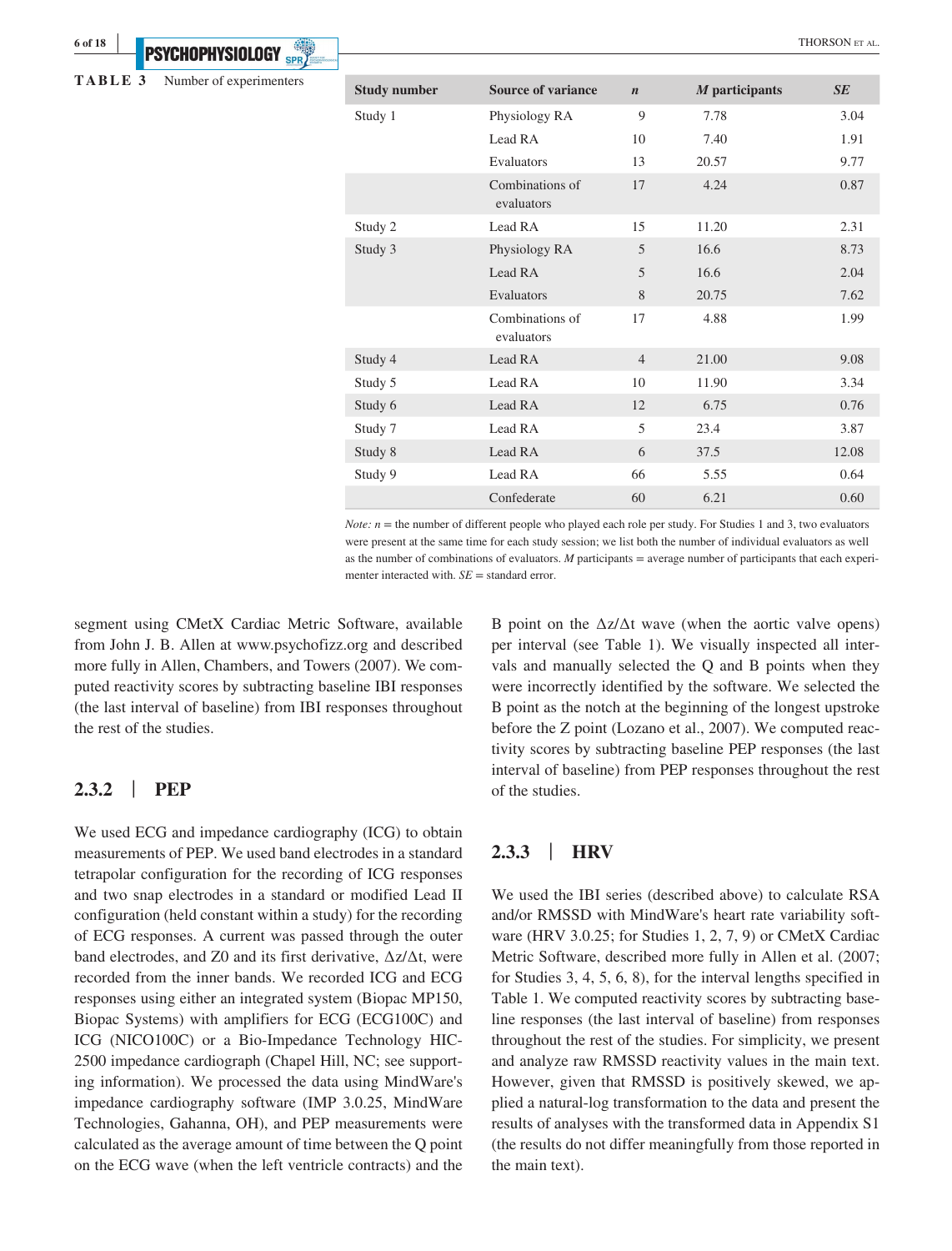## **2.4** | **Analytic approach**

We use two approaches for examining experimenter effects for psychophysiological data: (a) estimating random effects to examine whether there is between-experimenter variability in participants' physiological responses, and (b) estimating fixed effects to examine potential sources of between-experimenter variability that predict physiological responses in a systematic way. In the main text, we estimate two-level models in which the dependent variable is either the average physiological response for each participant across the 5-min baseline recording or an average physiological reactivity value for each participant from baseline to the study tasks. We also examined three-level models in which reactivity was not averaged over time for each participant (see Appendix S1 for the results, which are consistent with those reported in the main text). In these models, the dependent variable was the physiological response at each individual time point across the study tasks listed (e.g., in Study 1, we look at baseline, the evaluation, and the partner interaction separately). Time points were nested within participant, and participants were nested within experimenter. We provide syntax for the approaches mentioned here (as well as others) in Appendix S1. For the purposes of this article in which we are interested in experimenter effects and for cross-study consistency in our analyses, we ignore potential nonindependence due to dyad or group. For all analyses, we use an alpha of .05 to determine statistical significance.

## **2.4.1** | **Random effects**

By examining random effects within mixed models, we test whether the participants of some experimenters have, on average, higher physiological responses, while participants with other experimenters have lower physiological responses. Random effects are useful because they allow researchers to test whether there is variability in participants' physiological activity between experimenters without knowing exactly what caused that variability. They are also useful

#### **TABLE 4** Experimenter status

**THORSON ET AL. 7 of 18 PSYCHOPHYSIOLOGY SPR** 

if researchers have many experimenters who vary across multiple dimensions (e.g., gender, age, experience) and when experimenters do not fit cleanly into categories that could be estimated as fixed effects. In the analyses here, participants are nested within experimenter, and we specified a random intercept to examine whether intercepts (i.e., average physiological values) vary from experimenter to experimenter (see chapter 4 of Snijders & Bosker, 2012). For studies with multiple types of experimenters (1, 2, 9), we include separate random statements for each role.

## **2.4.2** | **Fixed effects**

By examining fixed effects within mixed models, we test for specific sources of variability in participants' physiological responses between experimenters. Fixed effects are useful because they allow researchers to test whether certain factors associated with experimenters explain variability in participants' physiological responding. We incorporate fixed effects into the models above to test whether theoretically meaningful characteristics of experimenters affect the degree of participant responding. We consider three characteristics: status, gender, and race.

#### *Experimenter status*

We examined whether the status of the experimenter within the lab (junior status: undergraduate, postbaccalaureate, or terminal master's-level research assistant; senior status: lab manager or doctoral student) affected participants' physiology in Studies 2, 4, 6, 7, and 8 (see Table 4 for *N*s). In these studies, all experimenters were in the role of lead research assistant. We could not examine status of lead research assistants as a categorical fixed effect in our other studies because all lead research assistants were junior status (Studies 1, 3, 5, 9). Statistical power to detect an effect of experimenter status of medium size ranged across the studies from 60.9% to 96.5% (see Table 4). Previous work on experimenter effects in other domains has found medium to large effects based on professional status (e.g., Kallai et al., 2004); so, conservatively, we predicted a medium effect size.

|                     |                | <b>Experimenters at junior status</b>        |                  | <b>Experimenters at senior status</b>        |                                                              |  |  |  |
|---------------------|----------------|----------------------------------------------|------------------|----------------------------------------------|--------------------------------------------------------------|--|--|--|
| <b>Study number</b> | N              | <b>Percent of participants</b><br>run $(\%)$ | $\boldsymbol{N}$ | <b>Percent of participants</b><br>run $(\%)$ | <b>Statistical power to detect</b><br>a medium effect $(\%)$ |  |  |  |
| Study 2             | 13             | 72.0                                         | 2                | 28.0                                         | 89.6                                                         |  |  |  |
| Study 4             | 2              | 32.1                                         | 2                | 67.9                                         | 62.0                                                         |  |  |  |
| Study 6             | 11             | 90.5                                         |                  | 9.5                                          | 60.9                                                         |  |  |  |
| Study 7             | $\overline{4}$ | 89.8                                         |                  | 10.2                                         | 76.8                                                         |  |  |  |
| Study 8             |                | 66.5                                         |                  | 33.5                                         | 96.5                                                         |  |  |  |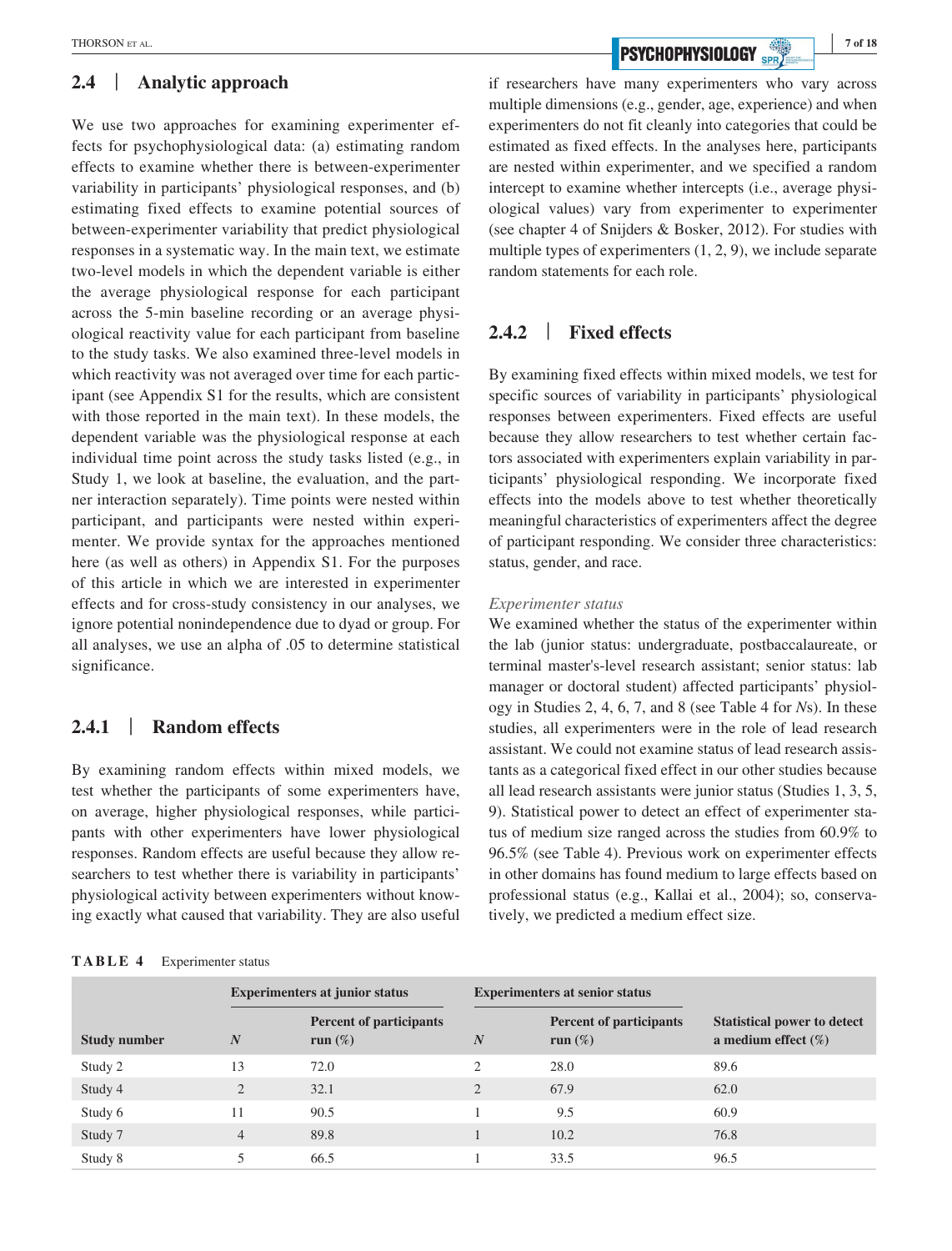#### *Experimenter gender*

We examined whether the gender of the experimenter affected participants' physiology in two studies. In all other studies, the gender of the experimenter was either held constant across the study or was matched between participant and experimenter across the study (making it impossible to differentiate between effects of experimenter vs. participant gender). We examined only male participants in Study 6 because all female participants had a female experimenter; male participants had either a female  $(n = 8)$  or a male experimenter  $(n = 3)$ . In Study 9, we examined the influence of only lead research assistants (female:  $n = 40$ ; male:  $n = 15$ ) because all confederates were matched on gender with participants. Previous work on experimenter effects has found medium to large effects based on gender (e.g., Gijsbers & Nicholson, 2005; Vigil et al., 2015), and statistical power to detect an effect of experimenter gender of medium size was 32.3% in Study 6 and 93.8% in Study 9.

#### *Experimenter race*

To examine whether having a same-race experimenter (vs. a cross-race experimenter) affected participants' physiology, we examined the responses of all participants in Studies 8 and 9 who identified as one race (i.e., not multiracial; Study 8: 41.3% Asian, 25.7% White, 13.0% Hispanic, 6.1% Black, 0.4% Hawaiian or other Pacific Islander, 0.4% other; Study 9: 51.7% White, 40.2% Black, 0.3% Middle Eastern, 0.3% other). In Study 8, we examined the race of the lead research assistant relative to the participant (as we had only lead research assistants in that study; Asian experimenters  $[n = 2]$ and White experimenters  $[n = 4]$ ). In Study 9, we examined the race of the confederate (as we did not document the race of the lead research assistants; Black experimenters  $[n = 16]$ and White experimenters  $[n = 30]$ ). We could not examine race as a categorical fixed effect in Studies 1, 2, 3, 4, 5, and 7 because we had only White experimenters in these studies.

|                     | Pre-ejection<br>period |           |                  | <b>Interbeat interval</b> | sinus<br>arrhythmia | <b>Respiratory</b> | <b>RMSSD</b>     |           |
|---------------------|------------------------|-----------|------------------|---------------------------|---------------------|--------------------|------------------|-----------|
| <b>Study number</b> | $\boldsymbol{M}$       | <b>SD</b> | $\boldsymbol{M}$ | <b>SD</b>                 | $\boldsymbol{M}$    | <b>SD</b>          | $\boldsymbol{M}$ | <b>SD</b> |
| Study 1             | 99.35                  | 10.35     | 757.68           | 107.39                    |                     |                    | 36.70            | 21.82     |
| Study 2             | 103.35                 | 12.00     | 818.98           | 134.98                    |                     |                    | 48.11            | 33.98     |
| Study 3             | 100.98                 | 12.31     | 782.93           | 128.78                    |                     |                    | 39.14            | 26.07     |
| Study 4             | 100.45                 | 13.16     | 784.07           | 133.90                    |                     |                    | 41.59            | 28.67     |
| Study 5             |                        |           | 806.58           | 142.87                    | 6.48                | 1.21               | 44.89            | 28.77     |
| Study 6             | 106.39                 | 12.25     | 820.42           | 128.53                    |                     |                    | 49.69            | 27.15     |
| Study 7             |                        |           | 784.46           | 116.26                    |                     |                    | 42.26            | 26.05     |
| Study 8             |                        |           | 788.02           | 116.33                    |                     |                    | 43.31            | 25.05     |
| Study 9             | 117.96                 | 11.91     | 899.09           | 130.31                    | 6.91                | 1.32               |                  |           |

This would confound participant race with whether the experimenter was the same or different race. That is, in these studies, non-White participants always had a different-race experimenter, but White participants always had a same-race experimenter, making it impossible to know whether differences in physiology are due to participant race or matching of participant race with experimenter race. We could not examine race as a categorical fixed effect in Study 6 because this study used an international sample of participants (from 55 countries) for whom racial categories are not defined in similar ways. This makes it difficult to know (without asking explicitly, which we did not do) whether participants perceived their experimenter as same or different race. Statistical power to detect an effect of experimenter race of medium size was 47.8% in Study 8 and 93.8% in Study 9. We assumed race would have a similar-sized or smaller effect as gender, and so, conservatively, we predicted a medium effect size.

## **3** | **RESULTS**

Baseline values are presented in Table 5, and reactivity values are presented in Table 6.

## **3.1** | **Random effects**

We used random effects to estimate variance in baseline responses (see Table 7) and in reactivity (see Table 8) due to experimenter in each study. These models test whether the participants of some experimenters have, on average, higher physiological responses, while participants with other experimenters have lower physiological responses. Except for one instance (RMSSD reactivity due to evaluators in Study 1 during the partner evaluation), variance due to experimenter was not significant. Given the numerous tests we conducted

| TABLE 5 | Autonomic nervous system                |
|---------|-----------------------------------------|
|         | activity during baseline across studies |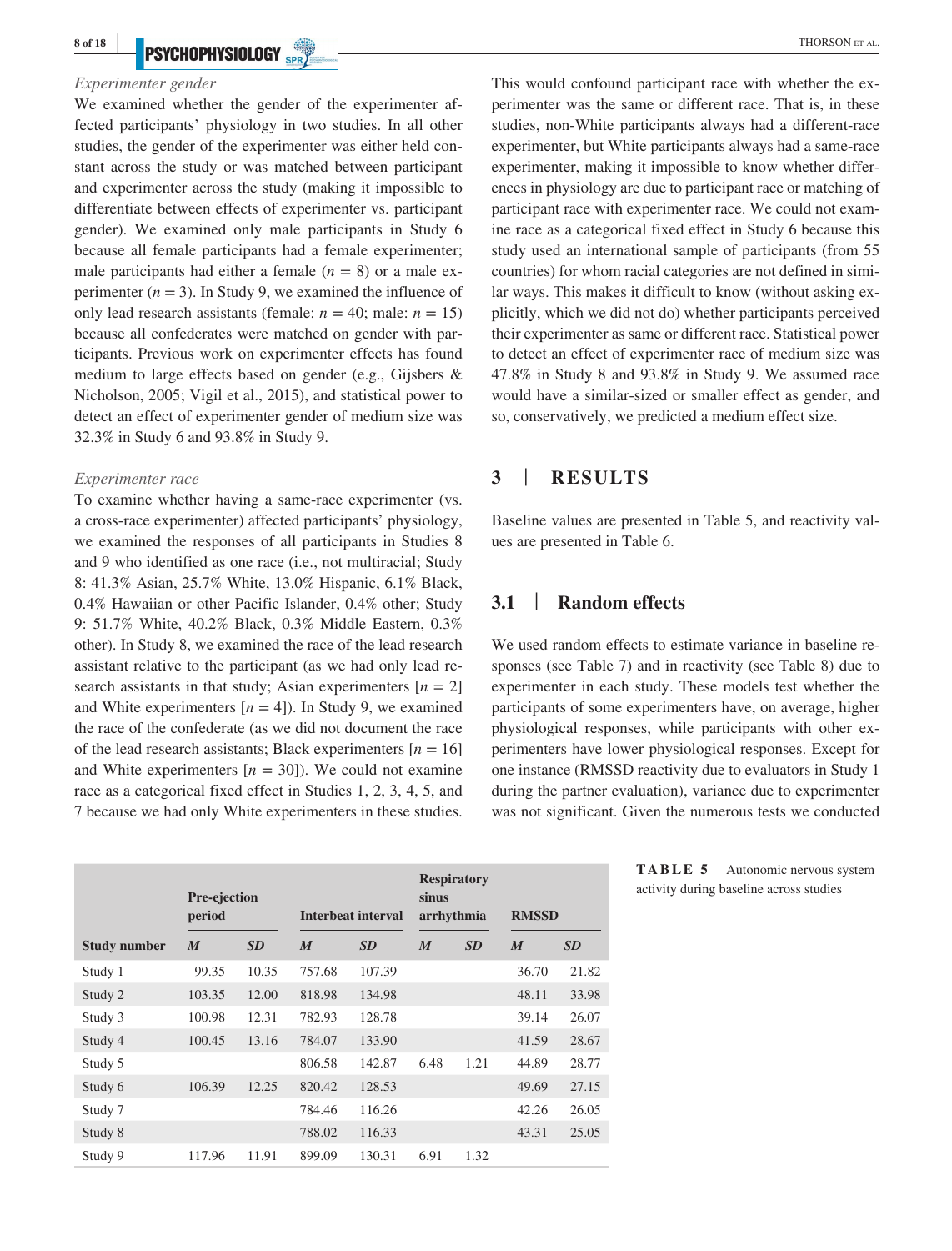**TABLE 6** Autonomic nervous system reactivity across studies

| ۰. |  |
|----|--|
|    |  |

|                                   | reactivity       | <b>Pre-ejection period</b> | <b>Interbeat interval</b><br>reactivity |           | rhythmia reactivity | <b>Respiratory sinus ar-</b> | <b>RMSSD Reactivity</b> |           |
|-----------------------------------|------------------|----------------------------|-----------------------------------------|-----------|---------------------|------------------------------|-------------------------|-----------|
| <b>Study number</b>               | $\boldsymbol{M}$ | <b>SD</b>                  | $\boldsymbol{M}$                        | <b>SD</b> | $\boldsymbol{M}$    | <b>SD</b>                    | $\boldsymbol{M}$        | <b>SD</b> |
| Study 1 (evaluation)              | $-16.94$         | 10.76                      | $-142.82$                               | 88.05     |                     |                              | $-10.76$                | 17.23     |
| Study 1 (partner interaction)     | $-4.40$          | 7.07                       | $-31.04$                                | 78.35     |                     |                              | 0.18                    | 16.92     |
| Study 2 (computer task)           | $-2.87$          | 7.31                       | $-42.65$                                | 76.40     |                     |                              | 1.69                    | 22.65     |
| Study 2 (partner interaction)     | $-2.43$          | 7.30                       | $-31.11$                                | 75.42     |                     |                              | 1.64                    | 24.39     |
| Study 3                           | $-15.62$         | 13.12                      | $-127.22$                               | 101.84    |                     |                              | $-9.49$                 | 24.04     |
| Study 4                           | $-3.77$          | 7.51                       | $-45.66$                                | 76.62     |                     |                              | $-2.28$                 | 18.67     |
| Study 5                           |                  |                            | $-95.62$                                | 82.81     | 0.04                | 1.01                         | $-4.72$                 | 20.67     |
| Study 6                           | $-8.75$          | 10.70                      | $-76.54$                                | 95.32     |                     |                              | $-4.28$                 | 19.93     |
| Study 7                           |                  |                            | $-5.95$                                 | 87.73     |                     |                              | $-2.33$                 | 25.07     |
| Study 8                           |                  |                            | $-106.13$                               | 100.31    |                     |                              | $-8.27$                 | 20.74     |
| Study 9 (speech)                  | $-10.41$         | 13.33                      | $-159.54$                               | 110.65    | $-0.41$             | 1.31                         |                         |           |
| Study 9 (confederate interaction) | $-8.84$          | 10.98                      | $-124.36$                               | 98.68     | $-0.35$             | 1.20                         |                         |           |

**TABLE 7** Variance in ANS activity during baseline due to experimenters across studies

| <b>Study number</b> | <b>Source of variance</b> | <b>Physiological response</b> | Absolute variance | <b>SE</b> | Wald Z | $\boldsymbol{p}$ |
|---------------------|---------------------------|-------------------------------|-------------------|-----------|--------|------------------|
| Study 1             | Lead RA                   | IBI                           | 533.55            | 1,656.10  | 0.32   | .75              |
| Study 1             | Lead RA                   | <b>RMSSD</b>                  | 60.93             | 68.01     | 0.90   | .37              |
| Study 2             | Lead RA                   | <b>IBI</b>                    | 315.85            | 868.99    | 0.36   | .72              |
| Study 3             | Physiology RA             | <b>PEP</b>                    | 3.70              | 8.25      | 0.45   | .65              |
| Study 3             | Physiology RA             | <b>RMSSD</b>                  | 69.97             | 110.59    | 0.63   | .53              |
| Study 5             | Lead RA                   | <b>IBI</b>                    | 1.278.50          | 1,607.85  | 0.80   | .43              |
| Study 5             | Lead RA                   | <b>RMSSD</b>                  | 46.61             | 57.52     | 0.81   | .42              |
| Study 6             | Lead RA                   | <b>RMSSD</b>                  | 54.91             | 100.22    | 0.55   | .58              |
| Study 7             | Lead RA                   | <b>RMSSD</b>                  | 12.43             | 31.28     | 0.40   | .69              |
| Study 9             | Lead RA                   | <b>RSA</b>                    | 0.02              | 0.04      | 0.58   | .56              |

*Note:* For simplicity, we report only the parameters of the models for which there was enough variance to estimate.

(on both baseline and reactivity responses, for different experimenter roles in nine different studies with multiple physiological measures for each one), we view this one significant effect with caution. Overall, our analyses suggest no evidence of between-experimenter variability in participants' baseline physiological responses or in their physiological reactivity. We found that this was the case both across different studies and different study paradigms as well as across different experimenter roles.

## **3.2** | **Fixed effects**

Next, we tested whether specific factors associated with experimenters affected participants' physiology.

## **3.2.1** | **Experimenter status**

For each study in Table 4, we added one fixed term to the models conducted above: experimenter status (coded as −1 for junior and 1 for senior). We found that experimenter status did not have a significant effect on ANS responses in any of the studies we analyzed for any of the measures we analyzed (see Table 9). In other words, the status of experimenters (junior vs. senior) had no effect on participants' baseline or reactivity responses.

## **3.2.2** | **Experimenter gender**

For Study 6, we added one fixed term to the model conducted above: experimenter gender (coded as −1 for female and 1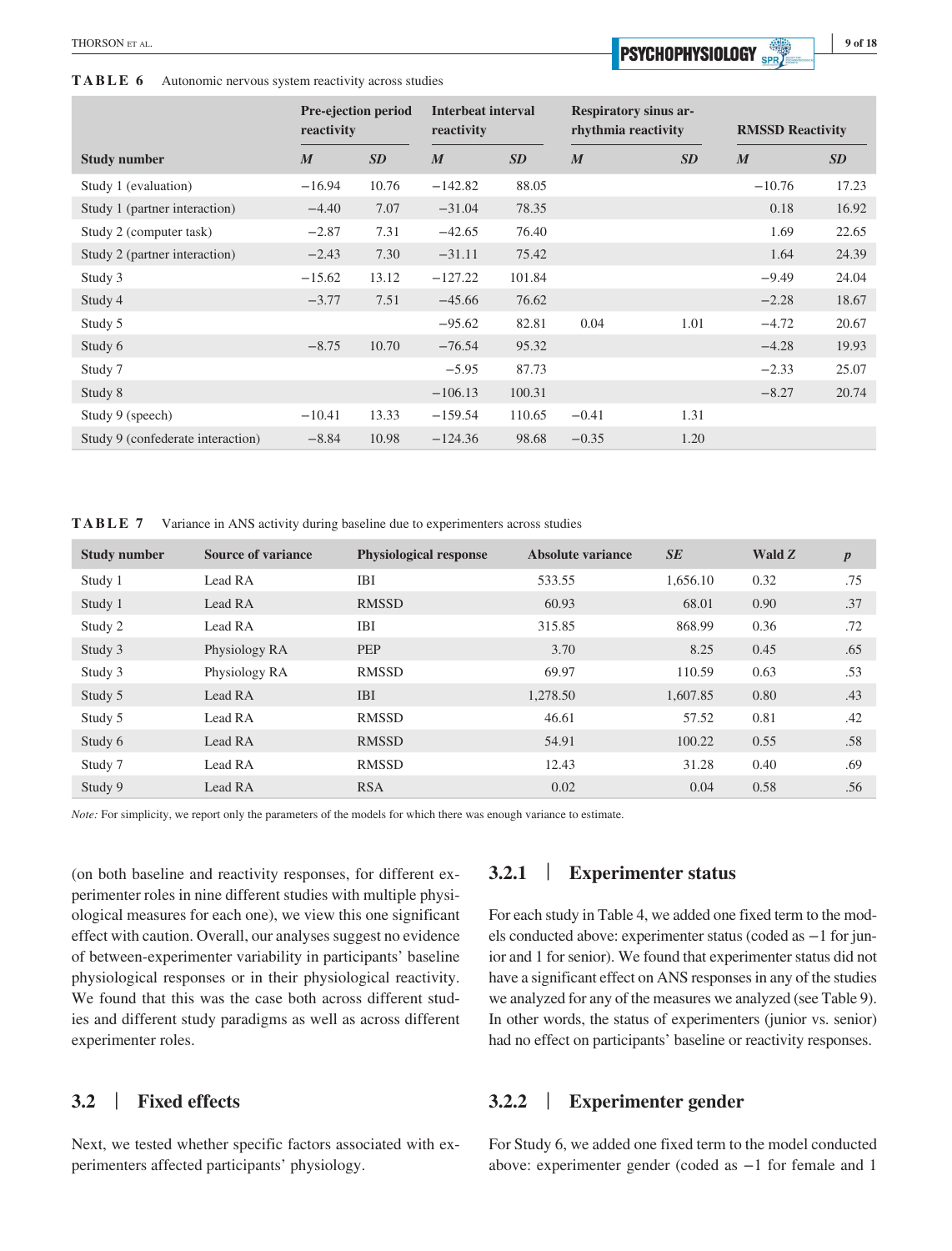|                                   |                    | Pre-ejection period reactivity              |                         |                                             |                 | Interbeat interval reactivity |                                             |             |                         |
|-----------------------------------|--------------------|---------------------------------------------|-------------------------|---------------------------------------------|-----------------|-------------------------------|---------------------------------------------|-------------|-------------------------|
| Study number                      | Source of variance | Absolute variance                           | <b>SE</b>               | Wald Z                                      | p               | Absolute variance             | <b>SE</b>                                   | Wald Z      | p                       |
| Study 1 (evaluation)              | Physiology RA      | 32.67                                       | 31.65                   | $1.03$                                      | 30              | ŅА                            | ŅА                                          | ŅА          | ŃД                      |
|                                   | Lead RA            | $\chi$                                      | $\chi_{\rm A}$          | $\overline{M}$                              | NA              | ŅА                            | ŊА                                          | NА          | NА                      |
|                                   | Evaluators         | 3.26                                        | 11.56                   | 0.28                                        | $\overline{C}$  | $\it{NA}$                     | $\rm M$                                     | $\it NA$    | $\it NA$                |
| Study 1 (partner interaction)     | Physiology RA      | 2.48                                        | 5.03                    | 0.49                                        | $62$            | $\it NA$                      | $\it NA$                                    | $\it NA$    | ΝA                      |
|                                   | Lead RA            | 8.29                                        | $7.03$                  | $1.18\,$                                    | .24             | ΝA.                           | ΝA.                                         | ΝA          | ΝA                      |
|                                   | Evaluators         | 1.06                                        | 4.18                    | 0.25                                        | $\mbox{.}80$    | $\mathcal{N}\!\!\!\!\!\!A$    | $\mathcal{N}\!\!\!\!\!\!A$                  | $\it NA$    | NА                      |
| Study 2 (computer task)           | Lead RA            | $\mathbb{M}% _{n}^{X\rightarrow\mathbb{R}}$ | $\it{NA}$               | $\mathbb M$                                 | $\it NA$        | 263.10                        | 303.52                                      | 0.87        | $-$<br>39               |
| Study 2 (partner interaction)     | Lead RA            | <b>NA</b>                                   | $\overline{N}A$         | $\mathbb{M}% _{n}^{X\rightarrow\mathbb{R}}$ | $\it NA$        | 20.15                         | 131.44                                      | 0.15        | $88$                    |
| Study 3                           | Physiology RA      | 5.22                                        | 15.03                   | 0.35                                        | $.73\,$         | 3.78                          | 23.09                                       | 0.16        | 87                      |
|                                   | Lead RA            | 10.95                                       | 17.77                   | 0.62                                        | $\ddot{5}$      | $\it NA$                      | $\mathbb{M}% _{n}^{X\rightarrow\mathbb{R}}$ | $\cal N\!A$ | $\it NA$                |
|                                   | Evaluators         | $\chi_{\rm A}$                              | NA.                     | ΝA.                                         | ΝA              | <b>NA</b>                     | $\chi$                                      | $\chi$      | ΝA.                     |
| Study 4                           | Lead RA            | $\it NA$                                    | $\overline{\text{NA}}$  | <b>NA</b>                                   | ΝA              | 16.41                         | 47.01                                       | 0.35        | .73                     |
| Study 5                           | Lead RA            |                                             |                         |                                             |                 | 32.82                         | 209.53                                      | 0.16        | $88$                    |
| Study 6                           | Lead RA            | 4.07                                        | 6.93                    | 0.59                                        | 56              | $\it NA$                      | $\overline{\text{NA}}$                      | $\it NA$    | NА                      |
| Study 7                           | Lead RA            |                                             |                         |                                             |                 | 2.73                          | 202.39                                      | 0.01        | 66                      |
| Study 8                           | Lead RA            |                                             |                         |                                             |                 | <b>NA</b>                     | $\overline{\text{NA}}$                      | $\it NA$    | ΝA                      |
| Study 9 (speech)                  | Lead RA            | 4.31                                        | 5.59                    | 0.77                                        | $\dot{A}$       | 642.92                        | 471.78                                      | 1.36        | $\overline{17}$         |
|                                   | Confederate        | <b>NA</b>                                   | <b>NA</b>               | $\it NA$                                    | $\it NA$        | 91.35                         | 321.65                                      | 0.28        | .78                     |
| Study 9 (confederate interaction) | Lead RA            | 3.04                                        | 4.10                    | 0.74                                        | $\overline{46}$ | 147.97                        | 302.98                                      | 0.49        | 63                      |
|                                   | Confederate        | $\mathbb{N}\mathbb{A}$                      | $\rm M\hspace{-1.3mm}A$ | $\mathbb{N}\mathsf{A}$                      | NA              | 331.67                        | 283.01                                      | 1.17        | 24                      |
|                                   |                    | Respiratory sinus arrhythmia reactivity     |                         |                                             |                 | <b>RMSSD</b> reactivity       |                                             |             |                         |
| Study number                      | Source of variance | Absolute variance                           | <b>SE</b>               | Wald Z                                      | p               | Absolute variance             | SE                                          | Wald Z      | Þ                       |
| Study 1 (evaluation)              | Physiology RA      |                                             |                         |                                             |                 | 11.36                         | 18.70                                       | 0.61        | $\ddot{5}$              |
|                                   | Lead RA            |                                             |                         |                                             |                 | 4.87                          | 13.02                                       | 0.38        | $\overline{.71}$        |
|                                   | Evaluators         |                                             |                         |                                             |                 | 7.73                          | 15.12                                       | 0.51        | $\overline{6}$          |
| Study 1 (partner interaction)     | Physiology RA      |                                             |                         |                                             |                 | 75.94                         | 38.76                                       | 1.20        | 05                      |
|                                   | Lead RA            |                                             |                         |                                             |                 | 4.92                          | 5.69                                        | 1.05        | 29                      |
|                                   | Evaluators         |                                             |                         |                                             |                 | 44.97                         | 18.51                                       | 2.43        | .015                    |
| Study 2 (computer task)           | Lead RA            |                                             |                         |                                             |                 | $\bigtimes$                   | $\mathbb N$                                 | ŅА          | $\chi$                  |
| Study 2 (partner interaction)     | Lead RA            |                                             |                         |                                             |                 | $\it NA$                      |                                             | NA          | $\rm M\hspace{-1.3mm}A$ |
|                                   |                    |                                             |                         |                                             |                 |                               |                                             |             | (Continues)             |

**TABLE 8** Variance in ANS reactivity due to experimenters across studies **TABLE 8** Variance in ANS reactivity due to experimenters across studies **|**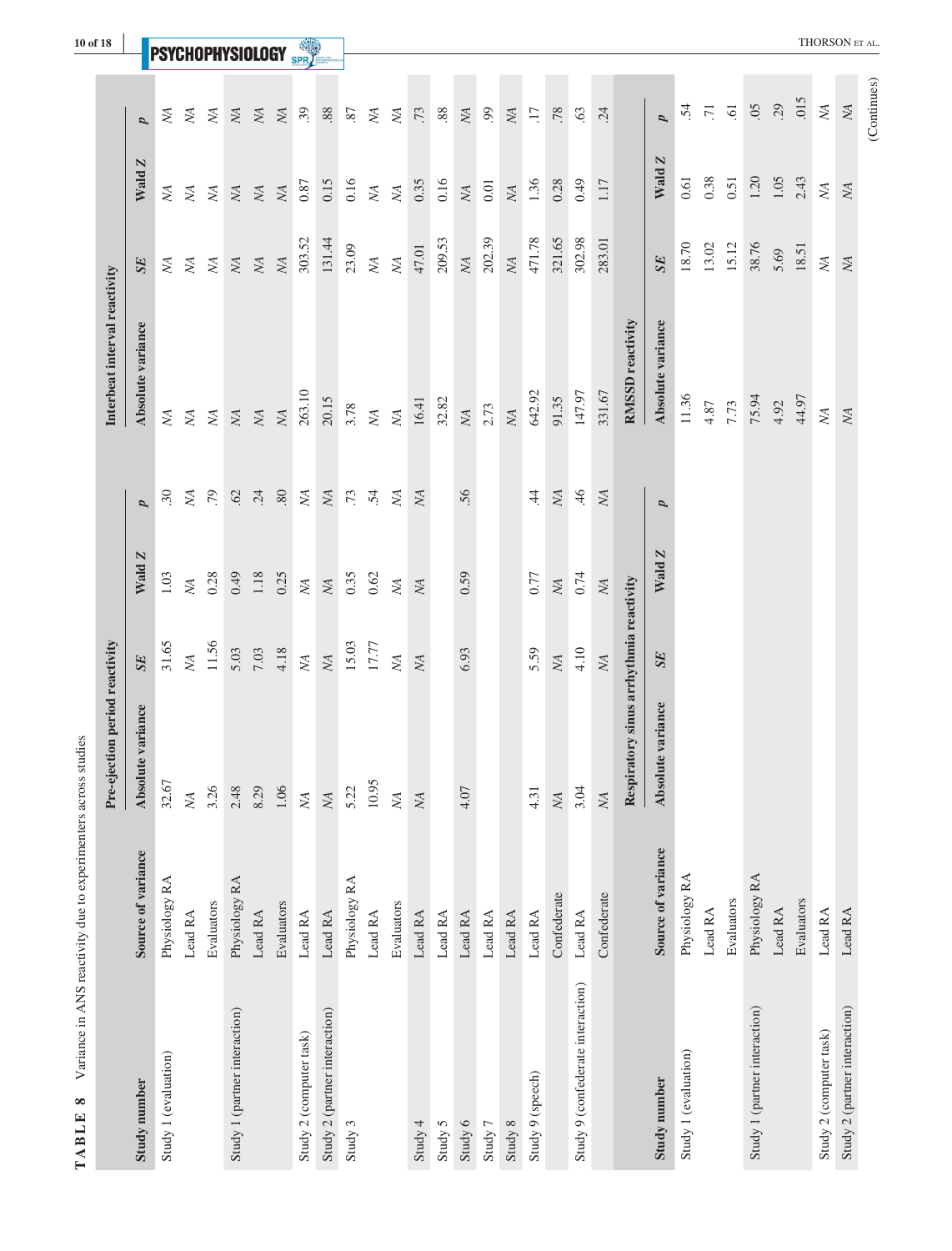| $\infty$                 |
|--------------------------|
| ⊡                        |
| Ė                        |
| ≏                        |
| ∢                        |
| $\overline{\phantom{0}}$ |

|             | THORSON ET AL.                          |                    |               |              |                                |         |         |             |                  |                  |                  |             |                                   |                | 11 of 18<br><b>PSYCHOPHYSIOLOGY</b> SPR)                                                                                                                                                                                                             |
|-------------|-----------------------------------------|--------------------|---------------|--------------|--------------------------------|---------|---------|-------------|------------------|------------------|------------------|-------------|-----------------------------------|----------------|------------------------------------------------------------------------------------------------------------------------------------------------------------------------------------------------------------------------------------------------------|
|             |                                         |                    |               |              |                                |         |         |             |                  |                  |                  |             |                                   |                | for male; as a reminder we examined the responses of only                                                                                                                                                                                            |
|             |                                         | p                  | 87            | $N_A$        | $\cal N\!A$                    |         | 96      | 60          | 40               | ΝA <sub>1</sub>  |                  |             |                                   |                | male participants because all female participants had a fe-<br>male experimenter). We found no fixed effects of gender in                                                                                                                            |
|             |                                         |                    |               |              |                                |         |         |             |                  |                  |                  |             |                                   |                | this study (see Table 10). In other words, the participants of                                                                                                                                                                                       |
|             |                                         | Wald Z             |               |              |                                |         |         |             |                  |                  |                  |             |                                   |                | male experimenters did not have different baseline or reactiv-                                                                                                                                                                                       |
|             |                                         |                    | 0.16          | $\mathbb{N}$ | $\mathcal{N}\!A$               | 0.05    | 0.12    | 0.53        | 0.85             | ΝA.              |                  |             |                                   |                | ity responses than the participants of female experimenters.                                                                                                                                                                                         |
|             |                                         |                    |               |              |                                |         |         |             |                  |                  |                  |             |                                   |                | For Study 9, we added a fixed term for experimenter gen-                                                                                                                                                                                             |
|             |                                         |                    |               |              |                                |         |         |             |                  |                  |                  |             |                                   |                | der and a fixed term from participant gender (both coded as<br>$-1$ for female and 1 for male), as well as an interaction term                                                                                                                       |
|             |                                         | <b>SE</b>          | 23.09         | $\rm M$      | $\mathcal{N}\!A$               | $11.13$ | 21.19   | 23.69       | 59.12            | <b>NA</b>        |                  |             |                                   |                | between experimenter and participant gender. We found no                                                                                                                                                                                             |
|             |                                         |                    |               |              |                                |         |         |             |                  |                  |                  |             |                                   |                | main effects of experimenter gender (see Table 10). We found                                                                                                                                                                                         |
|             |                                         |                    |               |              |                                |         |         |             |                  |                  |                  |             |                                   |                | a significant interaction between experimenter and participant                                                                                                                                                                                       |
|             | RMSSD reactivity                        | Absolute variance  |               |              |                                |         |         |             |                  |                  |                  |             |                                   |                | gender on IBI baseline activity, but follow-up tests revealed                                                                                                                                                                                        |
|             |                                         |                    |               |              |                                |         |         |             |                  |                  |                  |             |                                   |                | no significant effects of experimenter gender for females or<br>for males on IBI baseline activity. We also found a significant                                                                                                                      |
|             |                                         |                    |               |              |                                |         |         |             |                  |                  |                  |             |                                   |                | interaction between experimenter and participant gender on                                                                                                                                                                                           |
|             |                                         |                    | 3.78          | $\rm M$      | $\mathcal{N}\!\!\!\!\!\!\!\!A$ | 0.58    | 2.48    | 12.59       | 50.31            | $\mathcal{N}\!A$ |                  |             |                                   |                | RSA baseline activity: there was no effect of experimenter                                                                                                                                                                                           |
|             |                                         |                    |               |              |                                |         |         |             |                  |                  |                  |             |                                   |                | gender for female participants ( $b = -0.11$ , $p = .32$ ), but male                                                                                                                                                                                 |
|             |                                         |                    |               |              |                                |         |         |             |                  |                  |                  |             |                                   |                | participants had higher baseline RSA with male experiment-                                                                                                                                                                                           |
|             |                                         |                    |               |              |                                |         | ΧA.     |             |                  |                  | $\ddot{5}$       | 63          | 67                                | ŅА             | ers relative to female experimenters ( $b = 0.27$ , $p = .02$ ). Given<br>that we found no significant effects of experimenter gender                                                                                                                |
|             |                                         | p                  |               |              |                                |         |         |             |                  |                  |                  |             |                                   |                | and no other significant interactions between experimenter                                                                                                                                                                                           |
|             |                                         |                    |               |              |                                |         |         |             |                  |                  |                  |             |                                   |                | and participant gender, we view this one interaction with cau-                                                                                                                                                                                       |
|             |                                         | Wald Z             |               |              |                                |         |         |             |                  |                  |                  |             |                                   |                | tion. The bulk of the analyses we conducted here suggest that                                                                                                                                                                                        |
|             |                                         |                    |               |              |                                |         | ΧA.     |             |                  |                  | 0.35             | 0.49        | 0.42                              | ΝÁ.            | the gender of experimenters and whether that gender matches                                                                                                                                                                                          |
|             |                                         |                    |               |              |                                |         |         |             |                  |                  |                  |             |                                   |                | with participants' gender does not influence participant phys-                                                                                                                                                                                       |
|             |                                         |                    |               |              |                                |         |         |             |                  |                  |                  |             |                                   |                | iological responding.                                                                                                                                                                                                                                |
|             |                                         | <b>SE</b>          |               |              |                                |         | ΝA.     |             |                  |                  | 0.04             | 0.03        | $0.03$                            | N <sub>A</sub> |                                                                                                                                                                                                                                                      |
|             | Respiratory sinus arrhythmia reactivity |                    |               |              |                                |         |         |             |                  |                  |                  |             |                                   |                | <b>Experimenter race</b><br>3.2.3                                                                                                                                                                                                                    |
|             |                                         |                    |               |              |                                |         |         |             |                  |                  |                  |             |                                   |                |                                                                                                                                                                                                                                                      |
|             |                                         | variance           |               |              |                                |         |         |             |                  |                  |                  |             |                                   |                | For Studies 8 and 9, we added one fixed term to the mod-                                                                                                                                                                                             |
|             |                                         |                    |               |              |                                |         |         |             |                  |                  |                  |             |                                   |                | els conducted above: whether the experimenter-participant<br>combination was different race (coded as $-1$ ) or same race                                                                                                                            |
|             |                                         | Absolute           |               |              |                                |         |         |             |                  |                  | 0.01             | 0.02        | 0.01                              | <b>NA</b>      | (coded as 1). We found only one instance in which the match                                                                                                                                                                                          |
|             |                                         |                    |               |              |                                |         | NА      |             |                  |                  |                  |             |                                   |                | between experimenter and participant race had a significant                                                                                                                                                                                          |
|             |                                         |                    |               |              |                                |         |         |             |                  |                  |                  |             |                                   |                | effect on ANS responses (see Table 11): during the baseline                                                                                                                                                                                          |
|             |                                         | Source of variance |               |              |                                |         |         |             |                  |                  |                  |             |                                   |                | recordings in Study 9, same-race experimenter-participant                                                                                                                                                                                            |
|             |                                         |                    |               |              |                                |         |         |             |                  |                  |                  |             |                                   |                | dyads had lower baseline RSA ( $M = 6.76$ , $SD = 1.21$ ) than<br>different-race experimenter-participant dyads ( $M = 7.03$ ,                                                                                                                       |
|             |                                         |                    | Physiology RA |              | Evaluators                     |         |         |             |                  |                  |                  | Confederate |                                   | Confederate    | $SD = 1.15$ ). In general, however, this evidence suggests that                                                                                                                                                                                      |
|             |                                         |                    |               | Lead RA      |                                | Lead RA | Lead RA | Lead RA     | $\mbox{Lead RA}$ | Lead RA          | Lead RA          |             | Lead RA                           |                | having a same-race versus a cross-race experimenter does not                                                                                                                                                                                         |
|             |                                         |                    |               |              |                                |         |         |             |                  |                  |                  |             |                                   |                | affect participants' physiological responses.                                                                                                                                                                                                        |
|             |                                         |                    |               |              |                                |         |         |             |                  |                  |                  |             |                                   |                |                                                                                                                                                                                                                                                      |
|             |                                         |                    |               |              |                                |         |         |             |                  |                  |                  |             |                                   |                | <b>DISCUSSION</b><br>4                                                                                                                                                                                                                               |
| (Continued) |                                         |                    |               |              |                                |         |         |             |                  |                  |                  |             |                                   |                |                                                                                                                                                                                                                                                      |
|             |                                         |                    |               |              |                                |         |         |             |                  |                  |                  |             |                                   |                | Using two distinct analytic approaches—treating experi-                                                                                                                                                                                              |
|             |                                         |                    |               |              |                                |         |         |             |                  |                  |                  |             | Study 9 (confederate interaction) |                | menter as random and treating experimenter as fixed-we                                                                                                                                                                                               |
| $\infty$    |                                         |                    |               |              |                                |         |         |             |                  |                  |                  |             |                                   |                | found little evidence of experimenter effects on participants'                                                                                                                                                                                       |
|             |                                         | Study number       |               |              |                                | Study 4 | Study 5 | Study $6\,$ | Study $7\,$      | Study $8\,$      | Study 9 (speech) |             |                                   |                | ANS activity during baseline recordings and reactivity to                                                                                                                                                                                            |
| TABLE       |                                         |                    | Study         |              |                                |         |         |             |                  |                  |                  |             |                                   |                | Note: $NA = covariance$ parameter was trimmed from the model because there was not enough variance to estimate it.<br>study tasks. Our results showed (a) little to no significant<br>variance in participants' physiological responses due to their |
|             |                                         |                    |               |              |                                |         |         |             |                  |                  |                  |             |                                   |                |                                                                                                                                                                                                                                                      |

#### **3.2.3** | **Experimenter race**

## **4** | **DISCUSSION**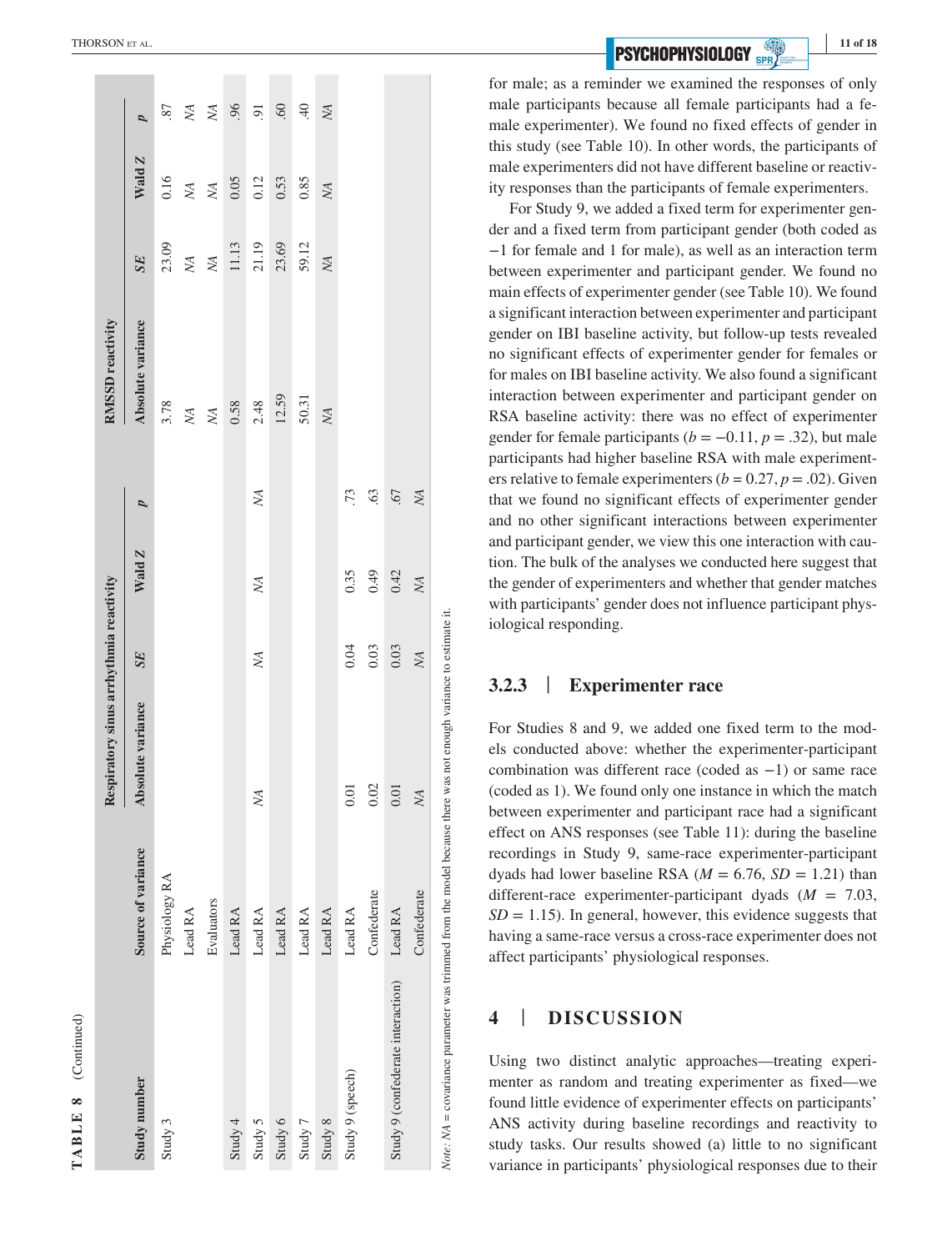**PSYCHOPHYSIOLOGY** *CONTRESSE* 

|  |  |  |  |  | <b>TABLE 9</b> Effect of experimenter status on autonomic nervous system activity |  |
|--|--|--|--|--|-----------------------------------------------------------------------------------|--|
|--|--|--|--|--|-----------------------------------------------------------------------------------|--|

|                                                           | Pre-ejection period         |         |      |                  | <b>Interbeat interval</b> |         |      | <b>RMSSD</b>     |               |                  |       |                  |  |
|-----------------------------------------------------------|-----------------------------|---------|------|------------------|---------------------------|---------|------|------------------|---------------|------------------|-------|------------------|--|
| <b>Study number</b>                                       | df<br>b(SE)<br>$\mathbf{t}$ |         |      | $\boldsymbol{p}$ | b(SE)                     | df<br>t |      | $\boldsymbol{p}$ | b(SE)         | $\boldsymbol{t}$ | df    | $\boldsymbol{p}$ |  |
| Study 2<br>(baseline)                                     | 1.05(1.16)                  | 0.91    | 142  | .36              | 28.93 (11.82)             | 2.45    | 3.58 | .08              | 3.54(2.76)    | 1.28             | 159   | .20              |  |
| Study 2 (reactiv-<br>ity during<br>evaluation)            | 0.01(0.64)                  | 0.02    | 139  | .99              | $-10.29(9.47)$            | $-1.09$ | 7.19 | .31              | $-3.08(1.70)$ | $-1.81$          | 157   | .07              |  |
| Study 2 (reactiv-<br>ity during part-<br>ner interaction) | $-0.22(0.61)$               | $-0.36$ | 138  | .72              | $-0.78(6.84)$             | $-0.12$ | 3.79 | .92              | $-1.66(1.77)$ | $-0.94$          | 151   | .35              |  |
| Study 4<br>(baseline)                                     | $-0.14(1.53)$               | $-0.09$ | 81   | .93              | 1.01(21.32)               | 0.05    | 1.29 | .97              | 3.98(3.16)    | 1.26             | 81    | .21              |  |
| Study 4<br>(reactivity)                                   | $-0.27(0.98)$               | $-0.28$ | 1.23 | .82              | $-0.48(8.32)$             | $-0.06$ | 81   | .95              | $-2.27(1.95)$ | $-1.16$          | 81    | .25              |  |
| Study 6<br>(baseline)                                     | 0.94(2.26)                  | 0.42    | 78   | .68              | 21.21 (22.99)             | 0.92    | 78   | .36              | $-2.31(8.46)$ | $-0.27$          | 11.87 | .79              |  |
| Study 6<br>(reactivity)                                   | 1.09(1.83)                  | 0.60    | 1.83 | .60              | $-18.88(14.48)$           | $-1.30$ | 74   | .20              | $-1.89(3.74)$ | $-0.50$          | 7.57  | .63              |  |
| Study 7<br>(baseline)                                     |                             |         |      |                  | $-1.07(17.25)$            | $-0.06$ | 106  | .95              | $-4.07(4.23)$ | $-0.96$          | 5.22  | .38              |  |
| Study 7<br>(reactivity)                                   |                             |         |      |                  | $-2.16(13.06)$            | $-0.17$ | 7.63 | .87              | $-3.13(5.86)$ | $-0.53$          | 3.68  | .62              |  |
| Study 8<br>(baseline)                                     |                             |         |      |                  | 8.47(8.60)                | 0.99    | 184  | .33              | 0.53(2.30)    | 0.23             | 0.93  | .86              |  |
| Study 8<br>(reactivity)                                   |                             |         |      |                  | $-11.56(7.28)$            | $-1.59$ | 161  | .11              | $-2.36(1.54)$ | $-1.53$          | 161   | .13              |  |

experimenters, and (b) little to no evidence that three characteristics of experimenters that are well known to shape interpersonal interactions—status, gender, and race—influenced participants' physiological responses. Although there has been a renewed focus on the subtle ways in which experimenters can influence participants outside of the awareness of researchers (Chapman et al., 2018; Gilder & Heerey, 2018; Judd & Kenny, 2010), our results—of 1,341 participants and 160 experimenters—suggest that experimenters, at least in the two labs from which these data come, are not incidentally influencing participants' physiological responses during research studies.

We found three significant experimenter effects, but given the numerous tests we conducted, we are hesitant to make strong claims about them. In Study 1, we found significant variance due to evaluators in RMSSD reactivity during the partner evaluation. This study had, on average, the most physiological reactivity, and so it is possible that variability in people's responses allowed more opportunity to detect experimenter effects here. In Study 9, we found that male participants had higher baseline RSA with male experimenters relative to female experimenters, potentially because they were more comfortable around same-gender experimenters. We also found that same-race experimenter-participant dyads

had lower baseline RSA than different-race experimenter-participant dyads. If anything, we would have expected the opposite pattern—that participants with a different-race experimenter might have felt more uncomfortable than those with a same-race experimenter, resulting in lower RSA during their baseline recording. This finding does not account for individual differences that influence RSA, as it is a raw response instead of a reactivity recording, so future research would need to replicate this finding to draw a stronger conclusion.

Based on our data, we suggest several dimensions on which studies (or their experimenters) can vary that might shape whether experimenter effects are likely to emerge. First, experimenters differ on characteristics that vary in visibility, and less visible characteristics might be less likely to yield experimenter effects. In the studies we examined here, for example, one of the only instances in which we found an experimenter effect was when the race of the experimenter a highly visible quality—was mismatched with the race of the participant. On the other hand, experimenter status, for example, was not made explicitly clear to participants, and we did not find any effects of status on participants' physiology. Research has shown that, when status differences are made clear (e.g., by explicitly stating the amount of education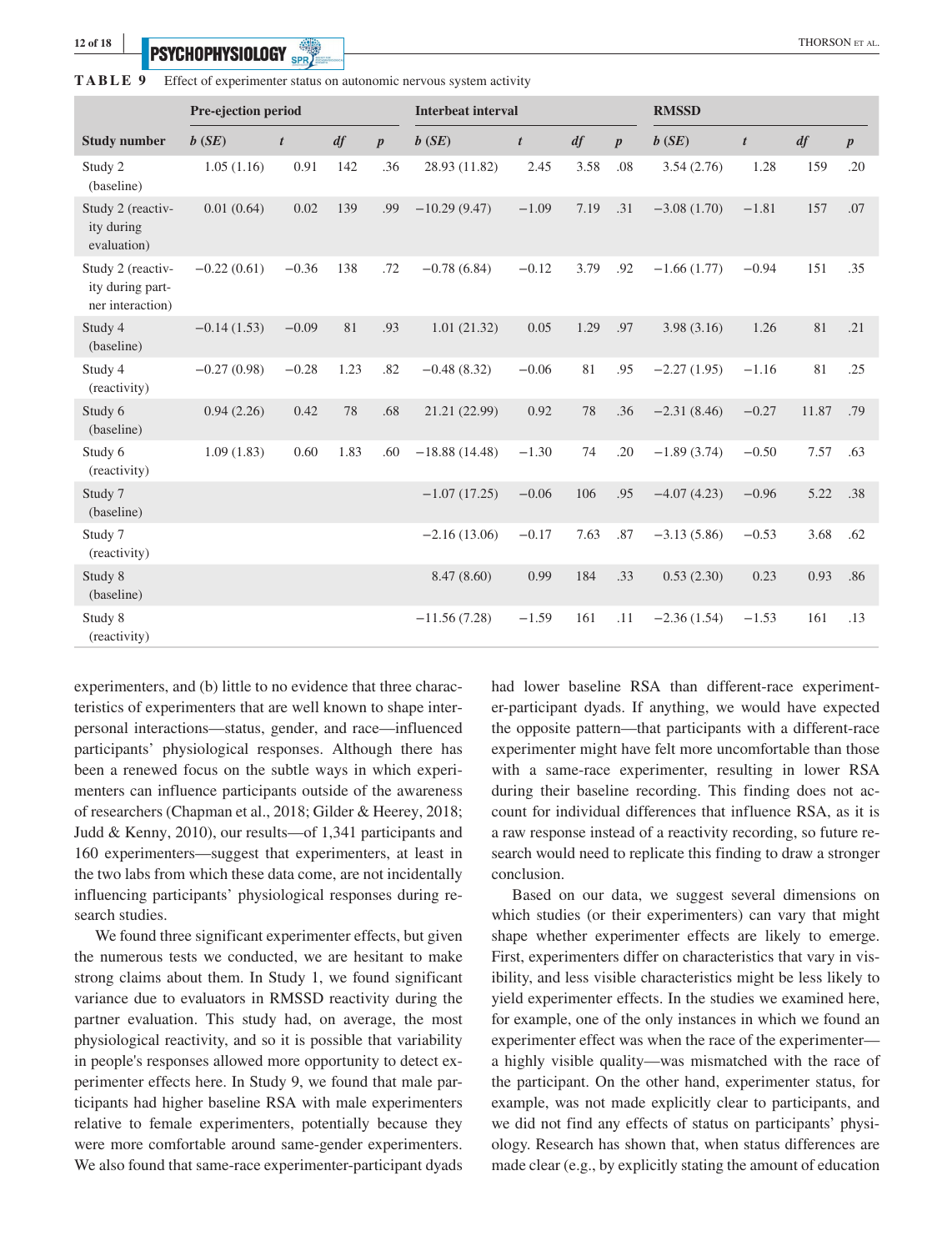|                                                                     | THORSON ET AL.                                                                  |              |                    |                       |                      |                               |                    |                       |                                      |                                    |                               |                                              |                                                     |                        |                                      |                                                                                             |                                 |              |                    |                      |                    | <b>PSYCHOPHYSIOLOGY</b>               |                                                           | 13 of 18 |
|---------------------------------------------------------------------|---------------------------------------------------------------------------------|--------------|--------------------|-----------------------|----------------------|-------------------------------|--------------------|-----------------------|--------------------------------------|------------------------------------|-------------------------------|----------------------------------------------|-----------------------------------------------------|------------------------|--------------------------------------|---------------------------------------------------------------------------------------------|---------------------------------|--------------|--------------------|----------------------|--------------------|---------------------------------------|-----------------------------------------------------------|----------|
|                                                                     |                                                                                 | p            |                    | $\ddot{q}$            |                      | $\overline{21}$               |                    | $\ddot{.}34$          | $\widetilde{\omega}$                 |                                    | $\overline{10}$               | $\overline{11}$                              |                                                     | 29                     | 37                                   |                                                                                             |                                 | p            | $\overline{10}$    | .16                  | Ŕ                  | 92                                    | $\overline{.0}$                                           |          |
|                                                                     |                                                                                 | ďf           |                    | 6.60                  |                      | 4.98                          |                    | 29.28                 | 187.79                               |                                    | 172.21                        | 189.55                                       |                                                     | 173.59                 | 190.36                               |                                                                                             |                                 | ďf           | 155.93             | 135.11               | 98.87              | 131.43                                | 121.98                                                    |          |
|                                                                     |                                                                                 | t            |                    | $-0.49$               |                      | 1.45                          |                    | 0.97                  | 2.37                                 |                                    | $-1.68$                       | $-1.60$                                      |                                                     | $-1.05$                | $-0.91$                              |                                                                                             |                                 |              | 1.67               | $-1.41$              | $-2.11$            | $-0.10$                               | 0.11                                                      |          |
|                                                                     | RMSSD reactivity (Study 6)/respiratory sinus<br>arrhythmia reactivity (Study 9) | b(SE)        |                    | $-2.48(5.04)$         |                      | 4.39(3.02)                    |                    | 0.08(0.08)            | 0.19(0.08)                           |                                    | $-0.12(0.07)$                 | $-0.11(0.07)$                                |                                                     | $-.07(0.07)$           | $-0.06(0.07)$                        | RMSSD reactivity (Study 8)/respiratory sinus                                                | arrhythmia reactivity (Study 9) | b(SE)        | 3.02(1.82)         | $-1.92(1.37)$        | $-0.14(0.07)$      | $-0.01(0.06)$                         | 0.01(0.05)                                                |          |
|                                                                     |                                                                                 | p            |                    | 48                    |                      | 47                            |                    | 89                    | $\widetilde{\omega}$                 |                                    | 37                            | .13                                          |                                                     | $\overline{14}$        | $\ddot{34}$                          |                                                                                             |                                 |              | 59                 | 99.                  | $\overline{10}$    | 50                                    | $\overline{10}$                                           |          |
|                                                                     |                                                                                 | ďf           |                    | 36                    |                      | 4.76                          |                    | 154.01                | 169.69                               |                                    | 22.96                         | 150.25                                       |                                                     | 144.76                 | 163.49                               |                                                                                             |                                 | p            |                    | 139                  | 119.16             | 118.00                                | 92.50                                                     |          |
|                                                                     |                                                                                 |              |                    | 0.71                  |                      | 0.78                          |                    | $-0.14$               | 2.30                                 |                                    | 0.91                          | $-1.51$                                      |                                                     | 1.47                   | $-0.96$                              |                                                                                             |                                 | Ą            | 159<br>0.54        | $-0.44$              | $-1.67$            | 1.99                                  | 1.65                                                      |          |
|                                                                     | Interbeat interval reactivity                                                   | b(SE)        |                    | 14.55 (20.60)         |                      | 11.63 (14.95)                 |                    | $-1.26(8.76)$         | 20.06 (8.71)                         |                                    | 7.38(8.11)                    | $-9.76(6.45)$                                |                                                     | 8.15 (5.53)            | $-5.27(5.52)$                        |                                                                                             | Interbeat interval reactivity   |              | 4.78 (8.86)        |                      |                    |                                       | 8.31 (5.05)                                               |          |
|                                                                     |                                                                                 | p            |                    | 35                    |                      | .79                           |                    | .72                   | 43                                   |                                    | 39                            | 99                                           |                                                     | 23                     | $\overline{61}$                      |                                                                                             |                                 | b(SE)        |                    | $-3.50(8.04)$        | $-12.38(7.43)$     | 11.73 (5.89)                          |                                                           |          |
|                                                                     |                                                                                 | IJ           |                    | 36                    |                      | 88                            |                    | 311                   | 311                                  |                                    | 37<br>22.                     | 32<br>234.                                   |                                                     | $\overline{41}$<br>23. | $\overline{O}$<br>239.               |                                                                                             |                                 | p            |                    |                      | 42                 | $\overline{\phantom{a}}$<br>H         | 89                                                        |          |
|                                                                     |                                                                                 |              | $-0.96$            |                       | 0.31                 |                               | $-0.36$            | 0.79                  |                                      | 0.88                               | $-0.01$                       |                                              | 1.22                                                | 0.51                   |                                      |                                                                                             | Ą                               |              |                    | 347                  | 172.29             | 148.69                                |                                                           |          |
|                                                                     | Pre-ejection period reactivity                                                  | b(SE)        |                    | $-1.82(1.90)$         |                      | 0.40(1.30)                    |                    | $-0.26(0.72)$         | 0.57(0.72)                           |                                    | 0.75 (0.85)                   | $-0.01(0.78)$                                |                                                     | 0.81 (0.66)            | 0.32(0.62)                           |                                                                                             |                                 |              |                    |                      | 0.80               | 1.39                                  | $-0.41$                                                   |          |
| Effects of experimenter gender on autonomic nervous system activity |                                                                                 |              |                    |                       |                      |                               |                    |                       |                                      |                                    |                               |                                              |                                                     |                        |                                      | Effect of experimenter race (cross-race vs. same-race) on autonomic nervous system activity | Pre-ejection period reactivity  | b(SE)        |                    |                      | 0.50(0.61)         | 1.02(0.73)                            | $-0.08(0.58)$                                             |          |
| 10<br>TABLE                                                         |                                                                                 | Study number | Study 6 (baseline) | · Experimenter gender | Study 6 (reactivity) | $\bullet$ Experimenter gender | Study 9 (baseline) | · Experimenter gender | • Experimenter by participant gender | Study 9 (reactivity during speech) | $\bullet$ Experimenter gender | $\bullet$ Experimenter by participant gender | Study 9 (reactivity during confederate interaction) | · Experimenter gender  | • Experimenter by participant gender | $\overline{\phantom{0}}$<br>$\overline{ }$<br>TABLE                                         |                                 | Study number | Study 8 (baseline) | Study 8 (reactivity) | Study 9 (baseline) | Study 9 (reactivity<br>during speech) | during confederate<br>Study 9 (reactivity<br>interaction) |          |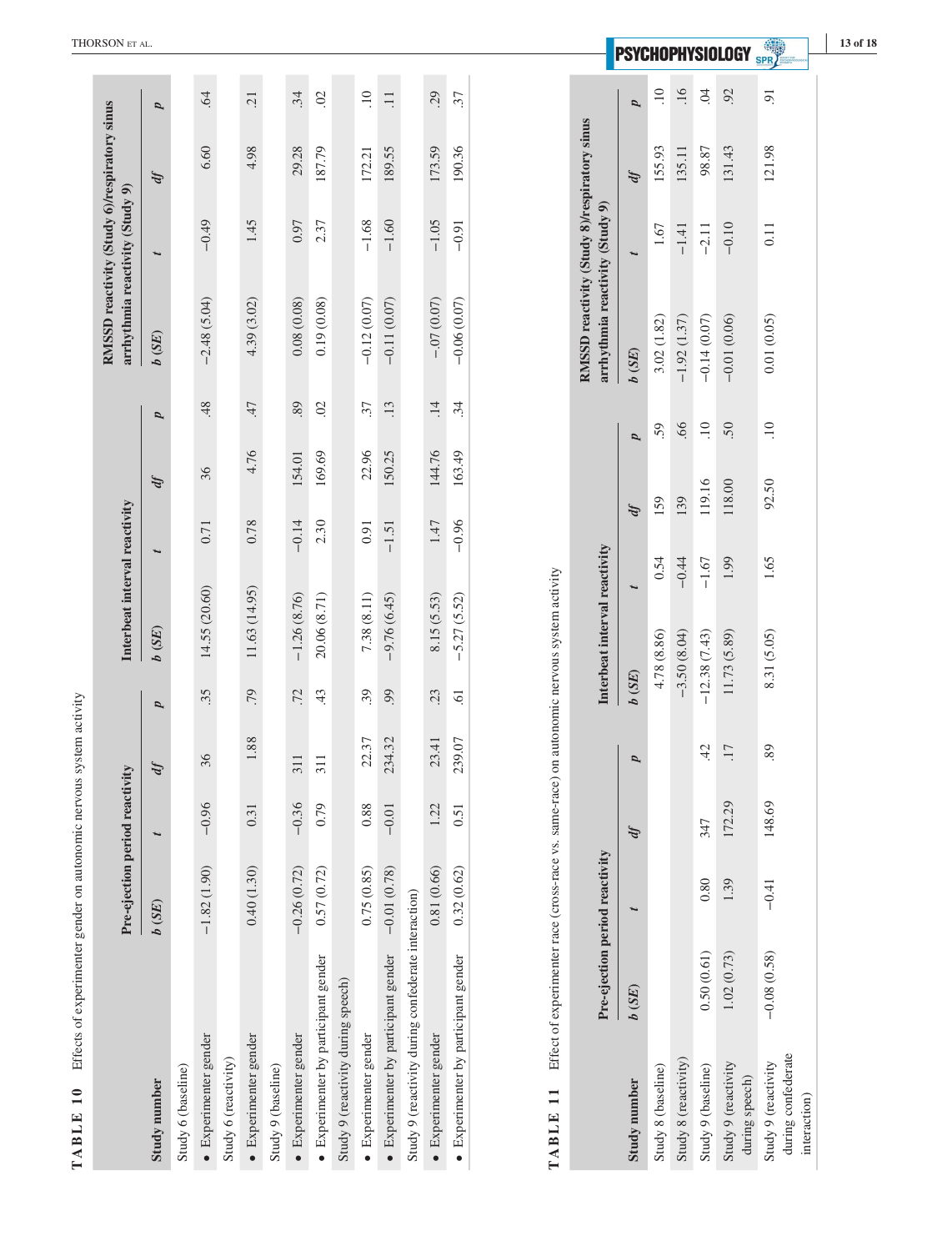## **PSYCHOPHYSIOLOGY** *CONTRESS AND RESERVE EXPLORATION CONTRESS ALL EXPLORATION CONTRESS ALL* **THORSON ET AL**

that people have), status can influence people's behavior (Kalkhoff & Barnum, 2000). If status differences of experimenters are made clear in a similar way—for example, by making it clear that an experimenter is a physician versus an undergraduate—status might also influence participant reactivity.

In addition, when there is little variability in either experimenters, participant physiological responses, or both, there are unlikely to be meaningful relationships between experimenters and participant physiology. For instance, in our data, experimenters did differ on some qualities, like their status in the lab, but their variability on other qualities was intentionally restricted to reduce potential experimenter effects (e.g., all experimenters were between the ages of 18 and 30, they were highly educated in Western school systems, and nearly all of them spoke English as their first language). Even the race and gender of our experimenters, which varied in some of our studies, were intentionally restricted in most others. Similarly, in studies for which there is little variability in physiological responses (e.g., very little reactivity), researchers may be less likely to uncover experimenter effects in physiological data. For example, one of the two instances in which we found significant variance due to experimenter was also in the study and on the measure with the most physiological reactivity. This finding points to the possibility that study paradigms that elicit greater physiological reactivity may also be more susceptible to experimenter effects. Thus, although we did not find effects of experimenters on participant physiology in any of the data sets examined here, we did find hypothesized effects of other variables (e.g., experimental manipulation, task type) on physiological reactivity in all of the studies. In other words, there was enough variability in physiological responding for relationships between physiological reactivity and other variables to emerge.

Finally, another dimension on which studies vary is the length of contact that experimenters have with participants and the timing of that contact in relation to physiological recordings. It seems likely that, when experimenters have little contact with participants (perhaps simply asking them to sign a consent form), they would have less influence on participants' physiology than when they have more contact (such as applying physiological sensors). Similarly, when more time elapses between experimenter contact and the recording of participants' physiology (e.g., when participants do another task in between talking to an experimenter and then having their physiology recorded), experimenters might have less influence on participants. For this reason, it is particularly noteworthy that we found no evidence of experimenter effects even in studies for which experimenters were interacting with participants immediately prior to or while physiological responses were being measured. One possibility is that another dimension of studies—how much attention is required for the

tasks that participants complete—reduces the potential for experimenter influences on physiology. Experimenters may influence participants less when participants' attention is directed more at the tasks they are completing and less at their experimenters.

Although we did not find evidence of experimenter effects in these studies, we outline several reasons why researchers should continue to be wary of experimenter effects in physiological data. First, as noted above, the variability of our experimenters on several qualities was intentionally restricted, and more varied experimenters might be more likely to yield meaningful variance in participant physiological reactivity. That being said, we argue that, at present, most psychophysiology studies are conducted by and run on people who also fit many of these restrictions, and thus our findings likely generalize to other current psychophysiology research studies conducted at academic institutions (Rad, Martingano, & Ginges, 2018).

Second, experimenters may affect participants' physiology for certain participants only; that is, some participants might be more susceptible to experimenter effects than others. In the current investigation, we considered the interaction between participant and experimenter characteristics only in our analyses examining experimenter gender and experimenter race. That is, we examined whether the matching of experimenter race or gender with participant race or gender, respectively, influenced participants' responses. It is possible that there are few "main effects" of experimenters, and, instead, there are interactions between experimenters and participants. Identifying who is likely to be susceptible to experimenter effects is an important avenue for future work in this area.

Third, we examined only three potential sources of experimenter variance—status, gender, and race—to illustrate our analytical approach, but there are many other characteristics that researchers could consider as well (for a list of potential characteristics, such as physical attractiveness, accent, or knowledge of research hypotheses, see Appendix S1). Some of these characteristics might matter more in particular study contexts or during particular parts of a study: for example, the gender of an experimenter might matter but only during parts of a study when participants are completing gender-stereotyped tasks (i.e., tasks at which one gender is stereotypically better), such as doing math. In these settings, women might have greater physiological reactivity when doing the task around male experimenters than around female experimenters (see Stone & McWhinnie, 2008).

Fourth, in our analyses examining the influence of same-race versus different-race experimenters, we had experimenters and participants identify their own races using fairly broad racial categories. Most notably, the Asian racial category aggregates across many subgroups of racial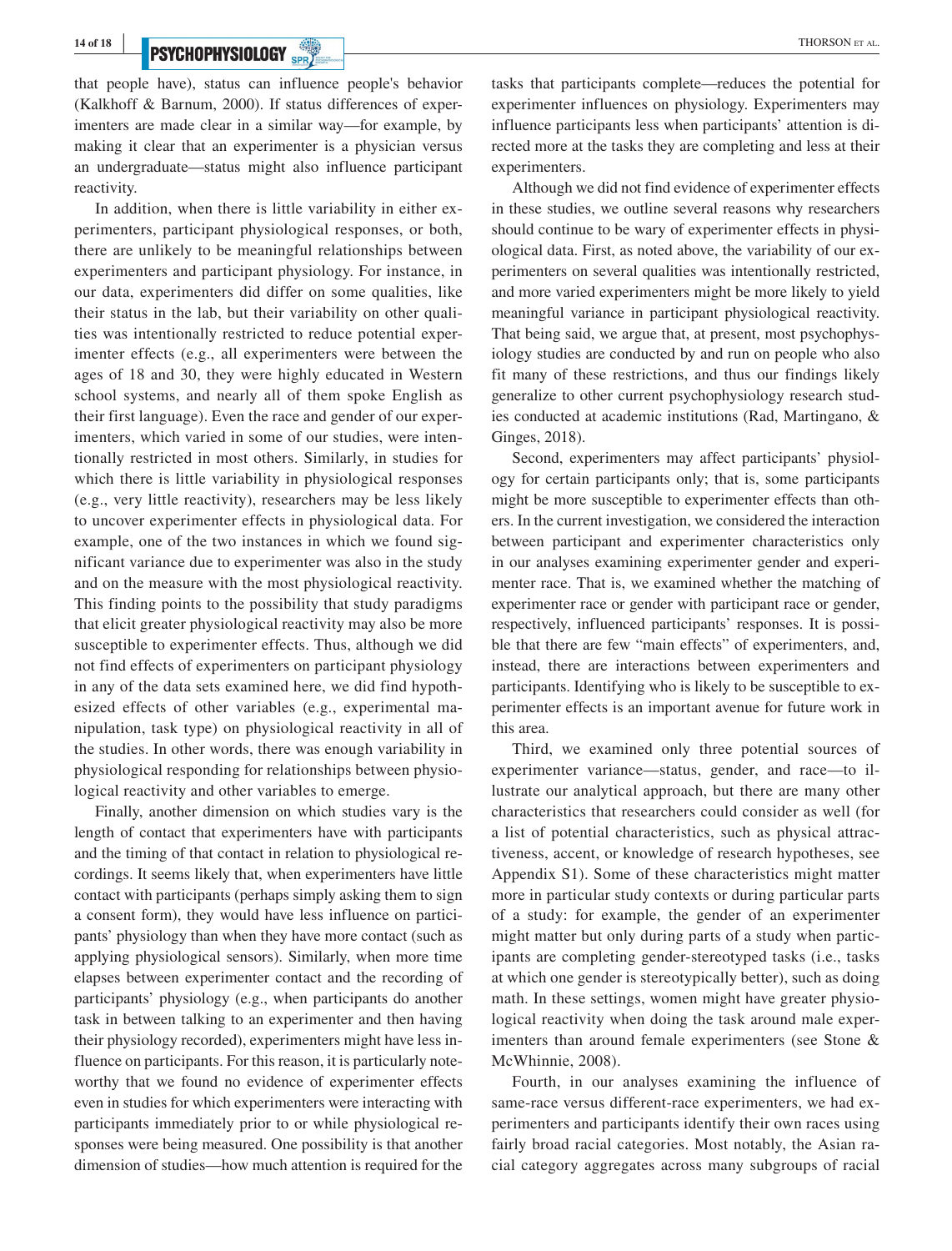identities, such as East Asian (people with Chinese heritage) and South Asian (people with Indian heritage). Because of this, it is possible that some experimenterparticipant combinations were classified as same-race when one or both parties considered themselves to be of different races. Future research examining the influence of the alignment of experimenter and participant racial identities on participant physiology should explicitly ask both experimenters and participants whether they consider themselves to have the same racial identity as each other to provide more precision to this question.

Fifth, future work might consider whether experimenters influence other physiological processes as well. Although we did not find experimenter effects for four cardiovascular measures of participants' SNS and PNS activity, it is possible that experimenter effects exist for other physiological processes instead. Our results do not rule out the potential presence of experimenter effects on other measures, particularly of other types of physiological activity.

## **4.1** | **Recommendations**

We have demonstrated two general analytic approaches that researchers can take if they are interested in understanding experimenter effects in their own studies of physiology, and there are additional ways in which these approaches can be used. In general, we recommend that researchers first start with a model they would estimate if they were not considering variance due to experimenter and build experimenter variance into it. For example, if the interest is in examining change over time in physiological responding, one could estimate a two-level growth curve model (with time points nested within participants) in which participants' intercepts and slopes (and their covariance) are included as random effects (see chapter 4 of Bolger & Laurenceau, 2013, and chapter 5 of Snijders & Bosker, 2012). This model could be turned into a three-level model, with time points (Level 1) nested within participants (Level 2) nested within experimenters (Level 3). An important point here is to make sure that one accounts for the repeated nature of the data (i.e., any nonindependence that is due to multiple physiological measurements coming from the same person over time) before looking for variance due to experimenter. We include syntax for some of these additional options in Appendix S1.

Researchers can test for, as well as control with study design (e.g., having only female experimenters or randomly assigning female vs. male experimenters), the influence of highly visible experimenter characteristics, such as gender and race. When researchers suspect that less visible qualities, like the amount of dominance that experimenters exhibit or the comfort experimenters have when directing participants to complete stressful tasks, might influence participants,

more scripted protocols throughout the entire study (especially during times when researchers might tend to go "off script," such as when applying sensors), training, and/or pilot tests (during which researchers test their data for experimenter effects) might be needed.

Researchers might also consider whether experimenters have less of an influence on participant physiology in studies where participants interact with other participants or with several types of experimenters. In other words, might an individual experimenter be more influential if he or she is the only person with whom the participant interacts during the study? Studies could systematically examine this question by having all participants complete the same tasks but randomizing whether they do that task with another participant or another experimenter (a confederate). It is possible that experimenter effects are more likely when participants interact only with an individual experimenter and no one else, and understanding whether this is the case might help researchers better design their studies.

How many experimenters are ideal for a physiology study? To reduce experimenter variance, one might be tempted to use only one or two experimenters. We caution against this approach because it limits the generalizability of one's findings (Judd & Kenny, 2010). Instead, we recommend using multiple experimenters when possible (e.g., five or more) and counterbalancing experimenters across roles. When researchers are concerned that there may be specific characteristics of experimenters affecting participant outcomes (e.g., gender or race), they should conduct power analyses to ensure that they have enough experimenters and participants to detect differences based on those characteristics should they exist. In studies in which experimenters work together, we recommend using different combinations of researchers. Researchers should also consider the contextual variables that might affect participant responding and ensure that these factors are not confounded with experimenter. For example, if researching academic stress, which might vary throughout the week, experimenters should rotate throughout the week.

We suggest that researchers document as transparently as possible how their experimenters are trained and the type of interactions that participants have with experimenters. We also recommend that researchers document experimenter characteristics—such as race, gender, status, and length of time working in the lab—while studies are ongoing, as certain information is often difficult to recover later. Using some of the methods outlined in this article, researchers might also document how much variance is due to experimenter in their studies to help the field determine if there are any paradigms that are particularly sensitive to experimenter effects. For example, paradigms in which experimenters interact with participants while reactivity is being measured may be more sensitive to experimenter effects than paradigms in which they do not. Physiological effects that are less robust—both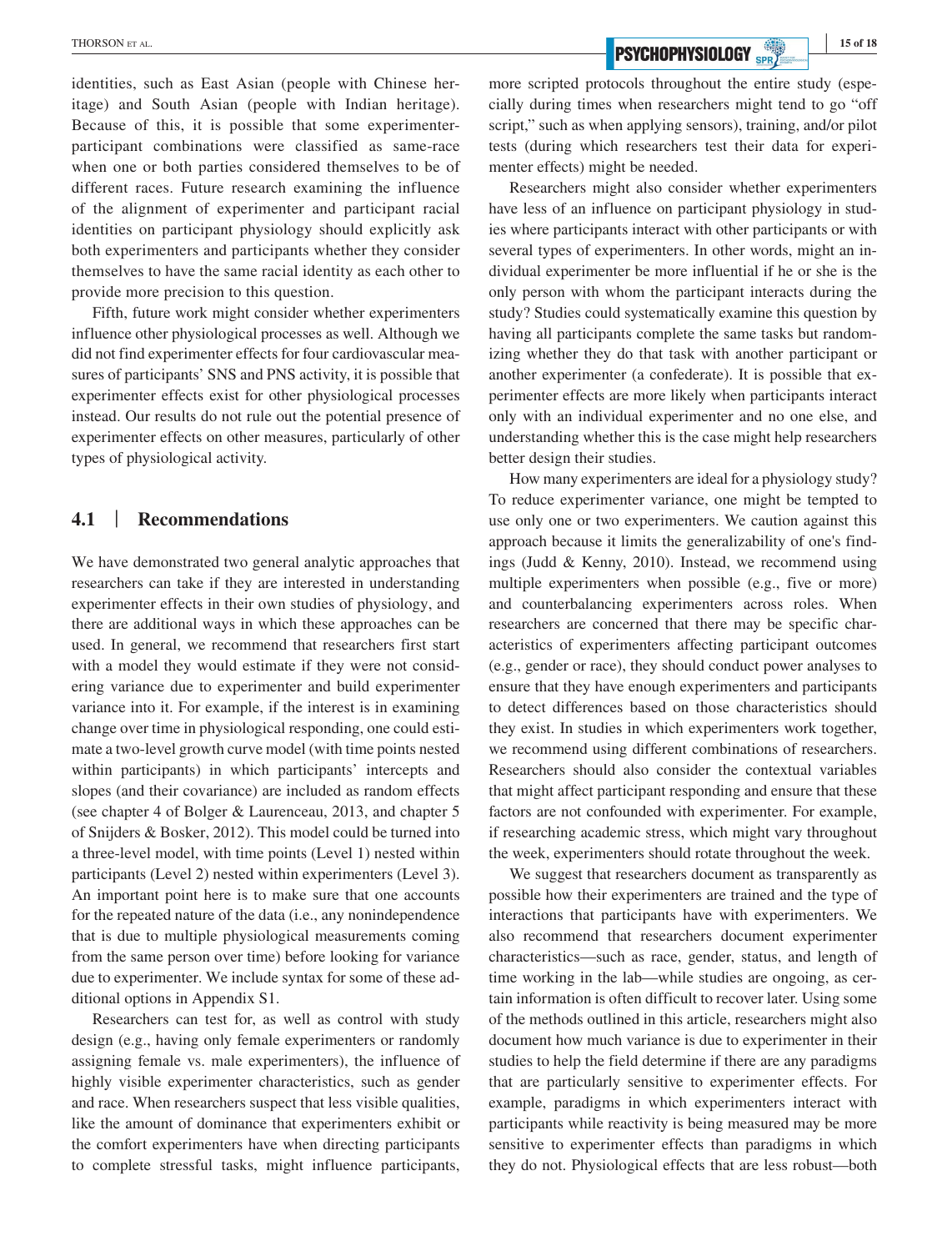## **PSYCHOPHYSIOLOGY** SPRY **Example 2014** THORSON ET AL.

in terms of effect size and likelihood of replicating—may also be more sensitive to experimenter variance.

Finally, we recommend that researchers include several self-report items in their studies to address whether participants have different subjective experiences based on their experimenters. These items could directly assess participants' reactions to their experimenters ("How threatened did you feel by your experimenter?), or they might simply assess participants' experiences with study tasks on which experimenters might have had an influence ("How threatened did you feel during the speech?"). Although we typically think of the latter as being influenced by aspects of our study (e.g., an experimental manipulation), these might also be influenced by experimenters. Subjective experiences do not always align with people's physiological experiences (and do not align uniformly across people; Cacioppo, Tassinary, & Berntson, 2017), but such responses might help researchers pinpoint study designs or particular experimenters that might have experimenter effects.

In conclusion, we found little evidence that experimenters across different roles and different study designs—account for meaningful variance in participants' physiology. We hope that the current work will provide researchers with options and ideas for investigating the presence of experimenter effects in their own data as well. Understanding whether and when experimenters account for variance in participants' physiology will help ensure that researchers remain aware of the true inputs to participants' physiological reactivity.

#### **ACKNOWLEDGMENTS**

The authors would like to thank the research assistants from the West Interpersonal Perception Lab at NYU and the Emotion, Health, and Psychophysiology Lab at UCSF for their dedication to this research.

#### **DATA AVAILABILITY STATEMENT**

All datasets and syntax are provided at https://osf.io/egqvk/. Additional methodological and analytic details can be found in the supplemental material (SM: [https://osf.io/egqvk/\)](https://osf.io/egqvk/). Methodological details and study materials for individual studies can be found in the following locations: Thorson, Forbes, Magerman, and West (2019) (Studies 1 through 4; <https://osf.io/gpw4j/>) and the Open Science Framework (<https://osf.io/egqvk/> for Studies 5, 6, 7, and 9; [https://osf.io/](https://osf.io/xu6ep/) [xu6ep/](https://osf.io/xu6ep/) for Study 8).

#### **ORCID**

*Katherine R. Thorso[n](https://orcid.org/0000-0003-1528-1071)* <https://orcid.org/0000-0003-1528-1071>

### **REFERENCES**

Allen, J. J., Chambers, A. S., & Towers, D. N. (2007). The many metrics of cardiac chronotropy: A pragmatic primer and a brief comparison of metrics. *Biological Psychology*, *74*(2), 243–262. [https://doi.](https://doi.org/10.1016/j.biopsycho.2006.08.005) [org/10.1016/j.biopsycho.2006.08.005](https://doi.org/10.1016/j.biopsycho.2006.08.005)

- Aslaksen, P. M., Myrbakk, I. N., Høifødt, R. S., & Flaten, M. A. (2007). The effect of experimenter gender on autonomic and subjective responses to pain stimuli. *Pain*, *129*(3), 260–268. [https://doi.](https://doi.org/10.1016/j.pain.2006.10.011) [org/10.1016/j.pain.2006.10.011](https://doi.org/10.1016/j.pain.2006.10.011)
- Baumeister, R. F. (2016). Charting the future of social psychology on stormy seas: Winners, losers, and recommendations. *Journal of Experimental Social Psychology*, *66*, 153–158. [https://doi.](https://doi.org/10.1016/j.jesp.2016.02.003) [org/10.1016/j.jesp.2016.02.003](https://doi.org/10.1016/j.jesp.2016.02.003)
- Berntson, G. G., Cacioppo, J. T., & Quigley, K. S. (1991). Autonomic determinism: The modes of autonomic control, the doctrine of autonomic space, and the laws of autonomic constraint. *Psychological Review*, *98*(4), 459–487. [https://doi.](https://doi.org/10.1037/0033-295x.98.4.459) [org/10.1037/0033-295x.98.4.459](https://doi.org/10.1037/0033-295x.98.4.459)
- Berntson, G. G., Cacioppo, J. T., & Quigley, K. S. (1993). Cardiac psychophysiology and autonomic space in humans: Empirical perspectives and conceptual implications. *Psychological Bulletin*, *114*(2), 296–322. <https://doi.org/10.1037/0033-2909.114.2.296>
- Blascovich, J., Mendes, W. B., Hunter, S. B., Lickel, B., & Kowai-Bell, N. (2001). Perceiver threat in social interactions with stigmatized others. *Journal of Personality and Social Psychology*, *80*(2), 253– 267. <https://doi.org/10.1037/0022-3514.80.2.253>
- Bolger, N., & Laurenceau, J. P. (2013). *Intensive longitudinal methods: An introduction to diary and experience sampling research*. New York, NY: Guilford.
- Brownley, K. A., Hurwitz, B. E., & Schneiderman, N. (2000). Cardiovascular psychophysiology. In J. T. Cacioppo, L. G. Tassinary, & G. G. Berntson (Eds.), *Handbook of psychophysiology* (2nd ed., pp. 224–264). New York, NY: Cambridge University Press.
- Brunswik, E. (1955). Representative design and probabilistic theory in a functional psychology. *Psychological Review*, *62*(3), 193–217. [https](https://doi.org/10.1037/h0047470) [://doi.org/10.1037/h0047470](https://doi.org/10.1037/h0047470)
- Cacioppo, J. T., Berntson, G. G., Binkley, P. F., Quigley, K. S., Uchino, B. N., & Fieldstone, A. (1994). Auotnomic cardiac control. II. Noninvasive indices and basal response as revealed by autonomic blockades. *Pyschophysiology*, *31*, 586–598. [https://doi.](https://doi.org/10.1111/j.1469-8986.1994.tb02352.x) [org/10.1111/j.1469-8986.1994.tb02352.x](https://doi.org/10.1111/j.1469-8986.1994.tb02352.x)
- Cacioppo, J. T., Tassinary, L. G., & Berntson, G. G. (2017). Strong inference in psychophysiological science. In J. T. Cacioppo, L. G. Tassinary, & G. G. Berntson (Eds.), *Handbook of psychophysiology* (4th ed.). New York, NY: Cambridge University Press.
- Carli, L. L. (2013). Gendered communication and influence. In M. K. Ryan & N. R. Branscombe (Eds.), *The SAGE handbook of gender and psychology* (pp. 199–215). Washington, DC: Sage.
- Carter, L. E., McNeil, D. W., Vowles, K. E., Sorrell, J. T., Turk, C. L., Ries, B. J., & Hopko, D. R. (2002). Effects of emotion on pain reports, tolerance and physiology. *Pain Research and Management*, *7*(1), 21–30.<https://doi.org/10.1155/2002/426193>
- Chapman, C. D., Benedict, C., & Shioth, H. B. (2018). Experimenter gender and replicability in science. *Science Advances*, *4*(1), 1–7. <https://doi.org/10.1126/sciadv.1701427>
- Cundiff, J. M., Smith, T. W., Baron, C. E., & Uchino, B. N. (2016). Hierarchy and health: Physiological effects of interpersonal experiences associated with socioeconomic position. *Health Psychology*, *35*(4), 356–365.<https://doi.org/10.1037/hea0000227>
- Fiske, S. T. (2010). Interpersonal stratification: Status, power, and subordination. In S. T. Fiske, D. T. Gilbert, & G. Lindzey (Eds.),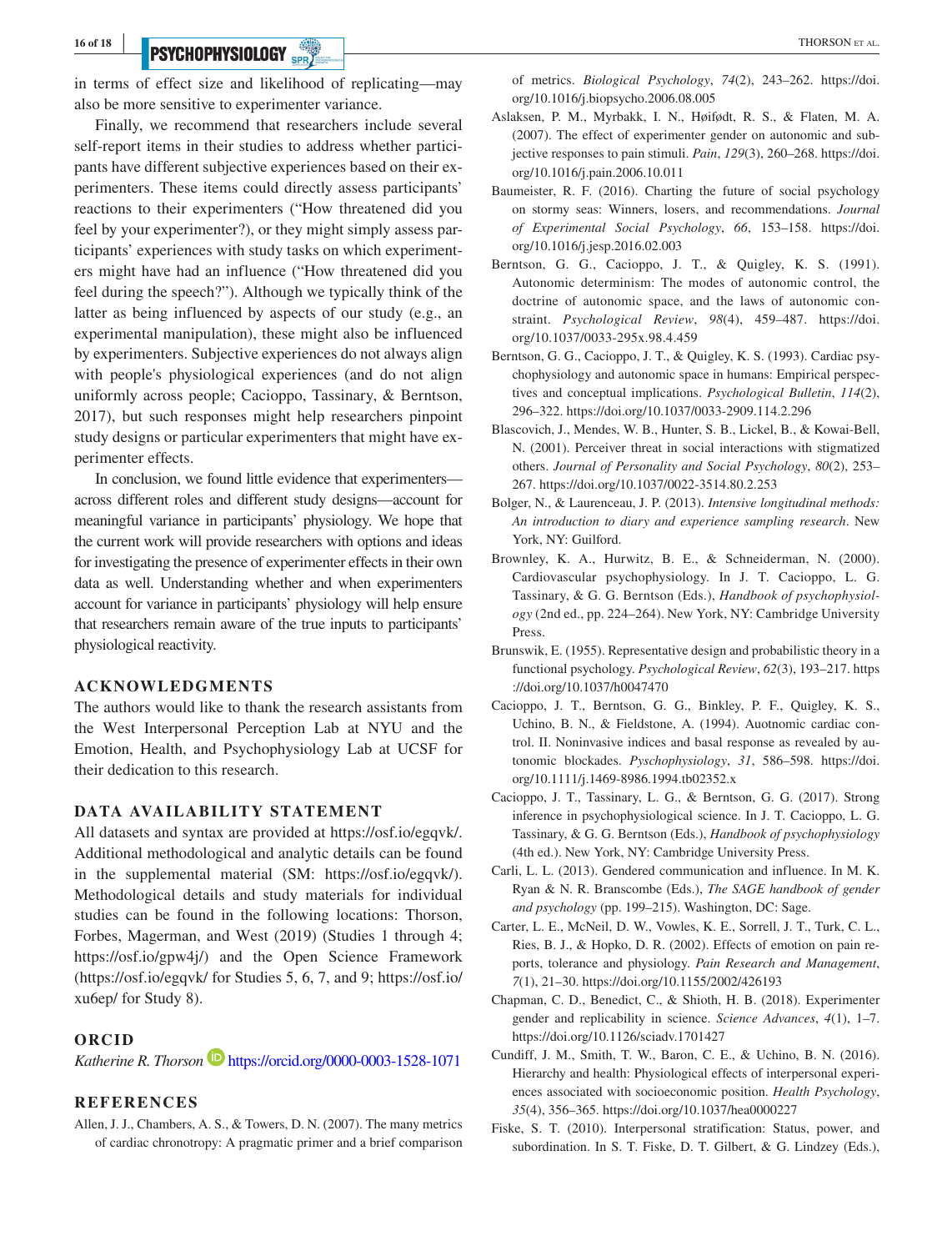**PSYCHOPHYSIOLOGY** SPR/

*Handbook of social psychology* (pp. 941–982). Hoboken, NJ: John Wiley & Sons Inc.

- Funder, D. C. (1995). On the accuracy of personality judgment: A realistic approach. *Psychological Review*, *102*(4), 652–670. [https://doi.](https://doi.org/10.1037/0033-295X.102.4.652) [org/10.1037/0033-295X.102.4.652](https://doi.org/10.1037/0033-295X.102.4.652)
- Gijsbers, K., & Nicholson, F. (2005). Experimental pain thresholds influenced by sex of experimenter. *Perceptual and Motor Skills*, *101*(3), 803–807. <https://doi.org/10.2466/pms.101.3.803-807>
- Gilder, T. S. E., & Heerey, E. A. (2018). The role of experimenter belief in social priming. *Psychological Science*, *29*(3), 403–417. [https://](https://doi.org/10.1177/0956797617737128) [doi.org/10.1177/0956797617737128](https://doi.org/10.1177/0956797617737128)
- Goedhart, A. D., Van Der Sluis, S., Houtveen, J. H., Willemsen, G., & De Geus, E. J. (2007). Comparison of time and frequency domain measures of RSA in ambulatory recordings. *Psychophysiology*, *44*, 203–215. <https://doi.org/10.1111/j.1469-8986.2006.00490.x>
- Grossman, P., & Taylor, E. W. (2007). Toward understanding respiratory sinus arrhythmia: Relations to cardiac vagal tone, evolution and biobehavioral functions. *Biological Psychology*, *74*(2), 263–285. <https://doi.org/10.1016/j.biopsycho.2005.11.014>
- Hall, J. A., Coats, E. J., & LeBeau, L. S. (2005). Nonverbal behavior and the vertical dimension of social relations: A meta-analysis. *Psychological Bulletin*, *131*(6), 898–924. [https://doi.](https://doi.org/10.1037/0033-2909.131.6.898) [org/10.1037/0033-2909.131.6.898](https://doi.org/10.1037/0033-2909.131.6.898)
- Hicks, R. G. (1970). Experimenter effects on the physiological experiment. *Psychophysiology*, *7*, 10–17. [https://doi.](https://doi.org/10.1111/j.1469-8986.1970.tb02272.x) [org/10.1111/j.1469-8986.1970.tb02272.x](https://doi.org/10.1111/j.1469-8986.1970.tb02272.x)
- Hoggard, L. S., Hill, L. K., Gray, D. L., & Sellers, R. M. (2015). Capturing the cardiac effects of racial discrimination: Do the effects "keep going"? *International Journal of Psychophysiology*, *97*(2), 163–170. <https://doi.org/10.1016/j.ijpsycho.2015.04.015>
- Judd, C., & Kenny, D. (2010). Data analysis in social psychology: Recent and recurring issues. In S. T. Fiske, D. T. Gilbert, & G. Lindzey (Eds.), *Handbook of social psychology* (pp. 115–139). Boston, MA: McGraw-Hill.
- Kalkhoff, W., & Barnum, C. (2000). The effects of status-organizing and social identity processes on patterns of social influence. *Social Psychology Quarterly*, *63*(2), 95–115. [https://doi.](https://doi.org/10.2307/2695886) [org/10.2307/2695886](https://doi.org/10.2307/2695886)
- Kallai, I., Barke, A., & Voss, U. (2004). The effects of experimenter characteristics on pain reports in women and men. *Pain*, *112*(1–2), 142–147. <https://doi.org/10.1016/j.pain.2004.08.008>
- Keltner, D., Gruenfeld, D. H., & Anderson, C. (2003). Power, approach, and inhibition. *Psychological Review*, *110*(2), 265–284. [https://doi.](https://doi.org/10.1037/0033-295X.110.2.265) [org/10.1037/0033-295X.110.2.265](https://doi.org/10.1037/0033-295X.110.2.265)
- Kirschbaum, C., Pirke, K. M., & Hellhammer, D. H. (1993). The 'Trier Social Stress Test': A tool for investigating psychobiological stress responses in a laboratory setting. *Neuropsychology*, *29*(1–2), 76–81. <https://doi.org/10.1159/000119004>
- Kraus, M. W., & Mendes, W. B. (2014). Sartorial symbols of social class elicit class-consistent behavioral and physiological responses: A dyadic approach. *Journal of Experimental Psychology*, *143*(6), 2330–2340.<https://doi.org/10.1037/xge0000023>
- Lepore, S. J., Allen, K. A., & Evans, G. W. (1993). Social support lowers cardiovascular reactivity to an acute stressor. *Psychosomatic Medicine*, *55*(6), 518–524. [https://doi.org/10.1097/00006842-19931](https://doi.org/10.1097/00006842-199311000-00007) [1000-00007](https://doi.org/10.1097/00006842-199311000-00007)
- Lozano, D. L., Norman, G., Knox, D., Wood, B. L., Miller, B. D., Emery, C. F., & Berntson, G. B. (2007). Where to B in dZ/ dt. *Psychophysiology*, *44*(1), 113–119. [https://doi.org/10.111](https://doi.org/10.1111/j.1469-8986.2006.00468) [1/j.1469-8986.2006.00468](https://doi.org/10.1111/j.1469-8986.2006.00468)
- Marx, D. M., & Goff, P. A. (2005). Clearing the air: The effect of experimenter race on target's test performance and subjective experience. *British Journal of Social Psychology*, *44*(6), 645–657. [https://doi.](https://doi.org/10.1348/014466604X17948) [org/10.1348/014466604X17948](https://doi.org/10.1348/014466604X17948)
- Mendes, W. B. (2016). Emotion and the autonomic nervous system. In L. E. Barrett, M. Lewis, & J. Haviland-Jones (Eds.), *Handbook of emotions* (4th ed., pp. 166–181). New York, NY: Guilford Press.
- Mendes, W. B., & Koslov, K. (2013). Brittle smiles: Positive biases toward stigmatized and outgroup targets. *Journal of Experimental Psychology: General*, *142*(3), 923–933. [https://doi.org/10.1037/](https://doi.org/10.1037/a0029663) [a0029663](https://doi.org/10.1037/a0029663)
- Mendes, W. B., Major, B., McCoy, S., & Blascovich, J. (2008). How attributional ambiguity shapes physiological and emotional responses to social rejection and acceptance. *Journal of Personality and Social Psychology*, *94*(2), 278–291. [https://doi.](https://doi.org/10.1037/0022-3514.94.2.278) [org/10.1037/0022-3514.94.2.278](https://doi.org/10.1037/0022-3514.94.2.278)
- Mendes, W. B., Reis, H. T., Seery, M. D., & Blascovich, J. (2003). Cardiovascular correlates of emotional expression and suppression: Do content and gender context matter? *Journal of Personality and Social Psychology*, *84*(4), 771–792. [https://doi.](https://doi.org/10.1037/0022-3514.84.4.771) [org/10.1037/0022-3514.84.4.771](https://doi.org/10.1037/0022-3514.84.4.771)
- Mitchell, J. (2014). *On the evidentiary emptiness of failed replications*. Retrieved from [http://jasonmitchell.fas.harvard.edu/Papers/Mitch](http://jasonmitchell.fas.harvard.edu/Papers/Mitchell_failed_science_2014.pdf) [ell\\_failed\\_science\\_2014.pdf](http://jasonmitchell.fas.harvard.edu/Papers/Mitchell_failed_science_2014.pdf)
- Rad, M. S., Martingano, A. J., & Ginges, J. (2018). Toward a psychology of Homo sapiens: Making psychological science more representative of the human population. *Proceedings of the National Academies of Sciences of the United States of America*, *115*(45), 11401–11405. <https://doi.org/10.1073/pnas.1721165115>
- Rankin, R. E., & Campbell, D. T. (1955). Galvanic skin response to Negro and white experimenters. *The Journal of Abnormal and Social Psychology*, *51*(1), 30–33. <https://doi.org/10.1037/h0041539>
- Richeson, J. A., & Shelton, J. N. (2007). Negotiating interracial interactions: Costs, consequences, and possibilities. *Current Directions in Psychological Science*, *16*, 316–320. [https://doi.](https://doi.org/10.1111/j.1467-8721.2007.00528.x) [org/10.1111/j.1467-8721.2007.00528.x](https://doi.org/10.1111/j.1467-8721.2007.00528.x)
- Samhita, L., & Gross, H. J. (2013). The "Clever Hans Phenomenon" revisited. *Communicative & Integrative Biology*, *6*(6), e27122-1– e27122-3.<https://doi.org/10.4161/cib.27122>
- Scheepers, D., Ellemers, N., & Sintemaartensdijk, N. (2009). Suffering from the possibility of status loss: Physiological responses to social identity threat in high status groups. *European Journal of Social Psychology*, *39*, 1075–1092.<https://doi.org/10.1002/ejsp.609>
- Snijders, T. A. B. & Bosker, R. J. (Eds.). (2012). *Multilevel analysis: An introduction to basic and advanced multilevel modeling* (2nd ed.). London, UK: Sage.
- Soto, J. A., Roberts, N. A., Pole, N., Levenson, R. W., Burleson, M. H., King, A. R., & Breland-Noble, A. M. (2012). Elevated baseline anxiety among African Americans in laboratory research. *Journal of Psychophysiology*, *26*, 105–115. [https://doi.org/10.1027/0269-8803/](https://doi.org/10.1027/0269-8803/a000073) [a000073](https://doi.org/10.1027/0269-8803/a000073)
- Stone, J., & McWhinnie, C. (2008). Evidence that blatant versus subtle stereotype threat cues impact performance through dual processes. *Journal of Experimental Social Psychology*, *44*(2), 445–452. [https://](https://doi.org/10.1016/j.jesp.2007.02.006) [doi.org/10.1016/j.jesp.2007.02.006](https://doi.org/10.1016/j.jesp.2007.02.006)
- Thayer, J. F., Hansen, A. L., & Johnsen, B. H. (2010). The non-invasive assessment of autonomic influences on the heart using impedance cardiography and heart rate variability. In A. Steptoe (Ed.), *Handbook of behavioral medicine* (pp. 723–740). New York, NY: Springer.